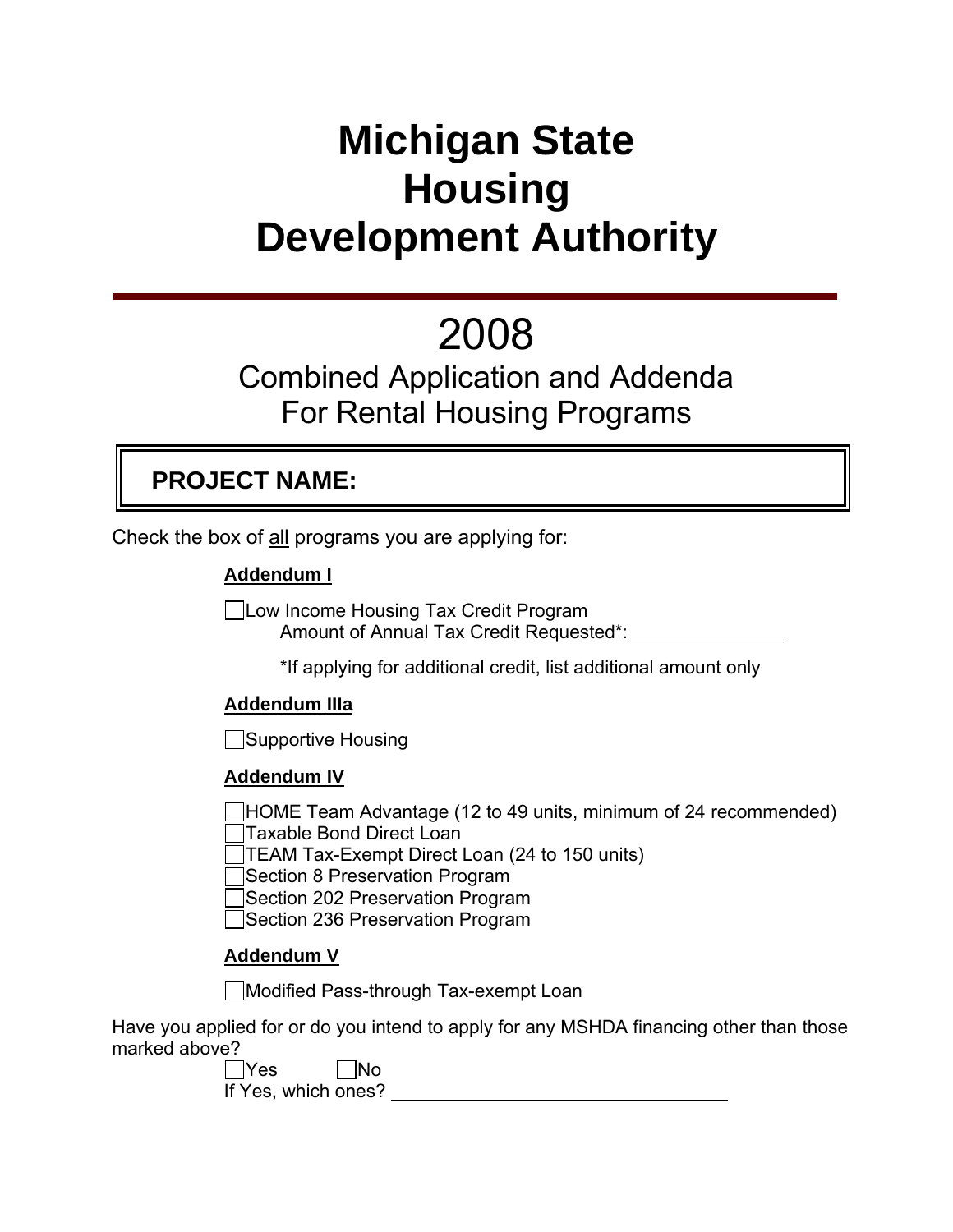**Please use the checklist applicable to the program for which you are applying:** 

- 
- **Addendum I LIHTC Program**
- **Addendum III a Supportive Housing**
- **Addendum IV Multi-Family Housing Direct Lending**
- **Addendum V Modified Pass Through Program**

The items listed in each checklist **MUST** be submitted if applicable to the project and/or for points to be given to the project. To indicate each exhibit submitted, place a check mark in the box provided and return a copy of the applicable checklist with your application. Each submitted exhibit must be tabbed with the appropriate corresponding number from the checklist. **APPLICANTS APPLYING FOR MORE THAN ONE TYPE OF FINANCING MUST INCLUDE ALL APPLICABLE CHECKLISTS' EXHIBITS. DUPLICATION OF EXHIBITS IS NOT NECESSARY.**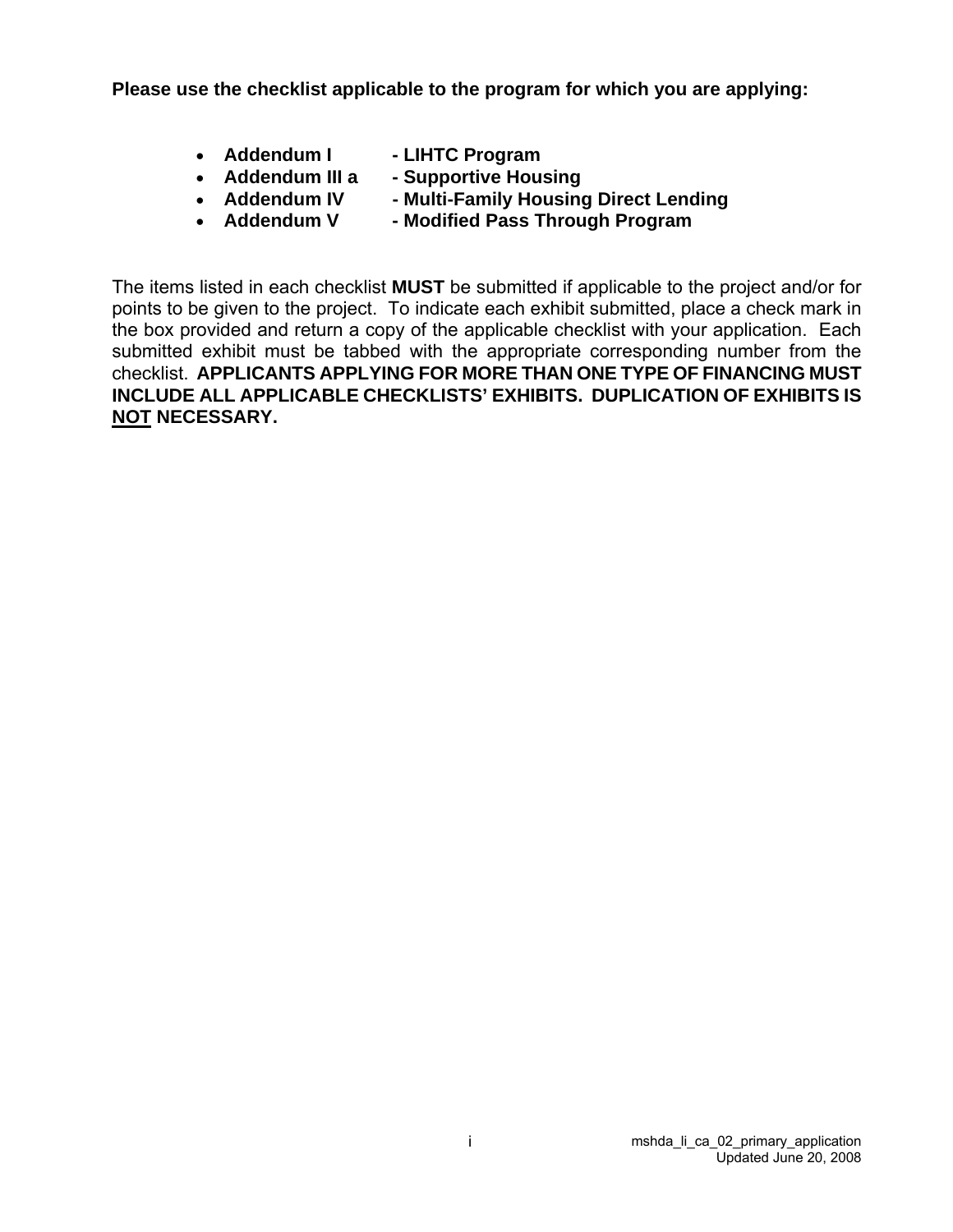#### **SECTION I – PROJECT IDENTIFICATION**

#### **PART A. PRIMARY CONTACT PERSON**:

| Name                       | Title        |                      |  |
|----------------------------|--------------|----------------------|--|
| Organization               |              |                      |  |
| <b>Street Address</b>      |              |                      |  |
| City                       | <b>State</b> | 7in                  |  |
| Telephone # with Area Code |              | Fax # with Area Code |  |
| E-Mail Address:            |              |                      |  |

#### **PART B. PROJECT LOCATION**

| <b>Project Name</b>   |                                                          |        |       |  |
|-----------------------|----------------------------------------------------------|--------|-------|--|
| <b>Street Address</b> |                                                          |        |       |  |
| City                  | Township                                                 | County | State |  |
|                       | Will this project be located in the city/village limits? | Yes    | No.   |  |

#### **PART C. TYPE OF CONSTRUCTION** (Check applicable category)

 $\Box$  New construction

 $\Box$  Acquisition and rehabilitation

**NOTE For Projects Applying For Tax Credits:** If this project consists of both new construction and acquisition/rehab, copy pages 17-20, break out acquisition/rehab costs, and complete two sets of project costs, one for acquisition/rehab and one for new construction.

#### **SECTION II - SITE INFORMATION**

**PART A. TYPE OF DEVELOPMENT** (Check all applicable)

| Multi-family Residential Rental | Single Family   | Cooperative      |
|---------------------------------|-----------------|------------------|
| <b>Transitional Housing</b>     | Congregate Care | Other, Describe: |
|                                 |                 |                  |

## **PART B. TYPE OF UNITS** (Check all applicable)

| Apartment                          | <b>Duplex</b> | Single Room Occupancy         |
|------------------------------------|---------------|-------------------------------|
| ownhome <sup>-</sup>               | Semi-detached | <b>Detached Single Family</b> |
| Manufactured Home/Trailer Park     |               | Other, Describe:              |
| <b>Permanently Affixed?</b><br>Yes | Nο            |                               |

1. **Lease/Purchase:** Will the tenant have the option of buying the townhome or detached single family unit? (Attach as Exhibit 7)  $\Box$  Yes  $\Box$  No single family unit?  $(A<sub>t</sub> 4a<sub>t</sub>)$  (Attach as Exhibit 7)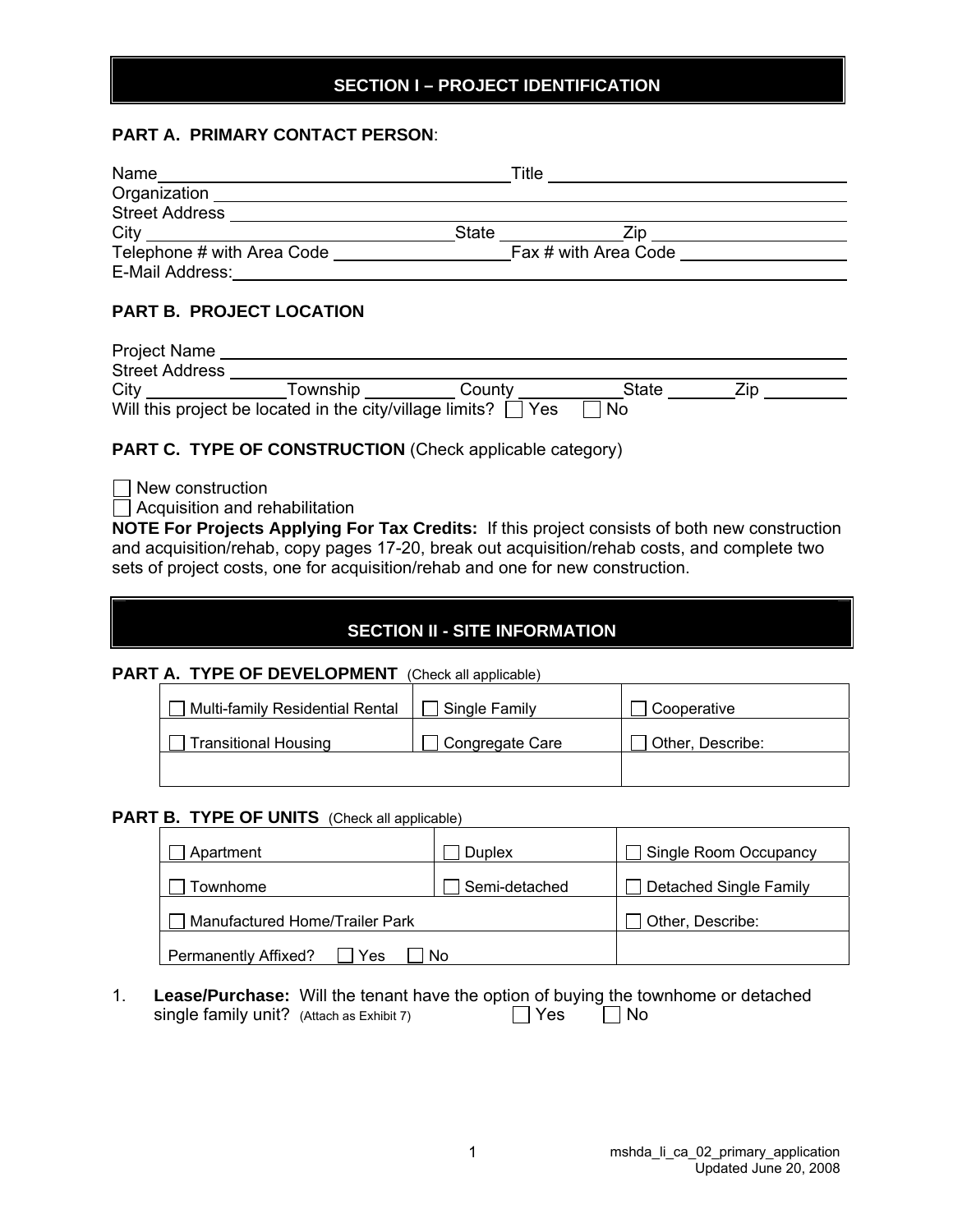#### **PART C. LOCATION CHARACTERISTICS OF PROJECT**

1. Location Data: (Can be obtained from local city or township office)

| Is the project located in a Qualified Census Tract? |                        | Yes     | No                       |  |
|-----------------------------------------------------|------------------------|---------|--------------------------|--|
| *Census Tract #                                     |                        | County: |                          |  |
| State Senate District #                             | State House District # |         | Congressional District # |  |

#### **\* To search the internet for the census tract number, go to:**

- **1. http://www.ffiec.gov**
- **2. Geocoding/MappingSystem**
- 2. Political Jurisdiction: City/Township of Name and Title of CEO of Jurisdiction Address City State Zip
- 3. Is the project to be located in an **eligible distressed area**?  $\Box$  Yes  $\Box$  No If Yes, list that area here:
- 4. Is the project to be located in an **Empowerment Zone, Enterprise Community** or **Renewal Community**?  $\Box$  Yes  $\Box$  No If Yes, list that area here:
- 5. Will the project be located within the boundaries of a **Renaissance Zone**?
	- $\Box$  Yes  $\Box$  No If Yes, list that area here:
- 6. Land Control Type:
	- $\Box$  Titleholder
		- Option to Purchase Expiry Date:
		- Land Contract Vendee
		- Long-term Lease Expiry Date:
		- $\Box$  Other Describe: when the contract of the contract of the contract of the contract of the contract of the contract of the contract of the contract of the contract of the contract of the contract of the contract of the contract of
- 7. **Community Revitalization Plan:** Is the project located in a qualified census tract for which a community revitalization plan is in place?  $\Box$  Yes  $\Box$  No Can it be demonstrated that the proposed development contributes to the revitalization plan?  $\Box$  Yes  $\Box$  No
- 8. Developments with more than one building:  $\Box$  Buildings are/will be on same tract of land.  $\Box$  Buildings are/will not be on same tract of land, but will be financed pursuant to common plan.

## **PART D. SPACE USAGE**

| Land Area:                       | Square Feet:             | Acres:                                  |
|----------------------------------|--------------------------|-----------------------------------------|
| # of Floors in Tallest Building: | Elevator                 | Non-Elevator                            |
| Number of Buildings which have   |                          | Number of Buildings which do not have   |
| <b>Tax Credit Units:</b>         | <b>Tax Credit Units:</b> |                                         |
|                                  |                          | (Community Building/Accessory Building) |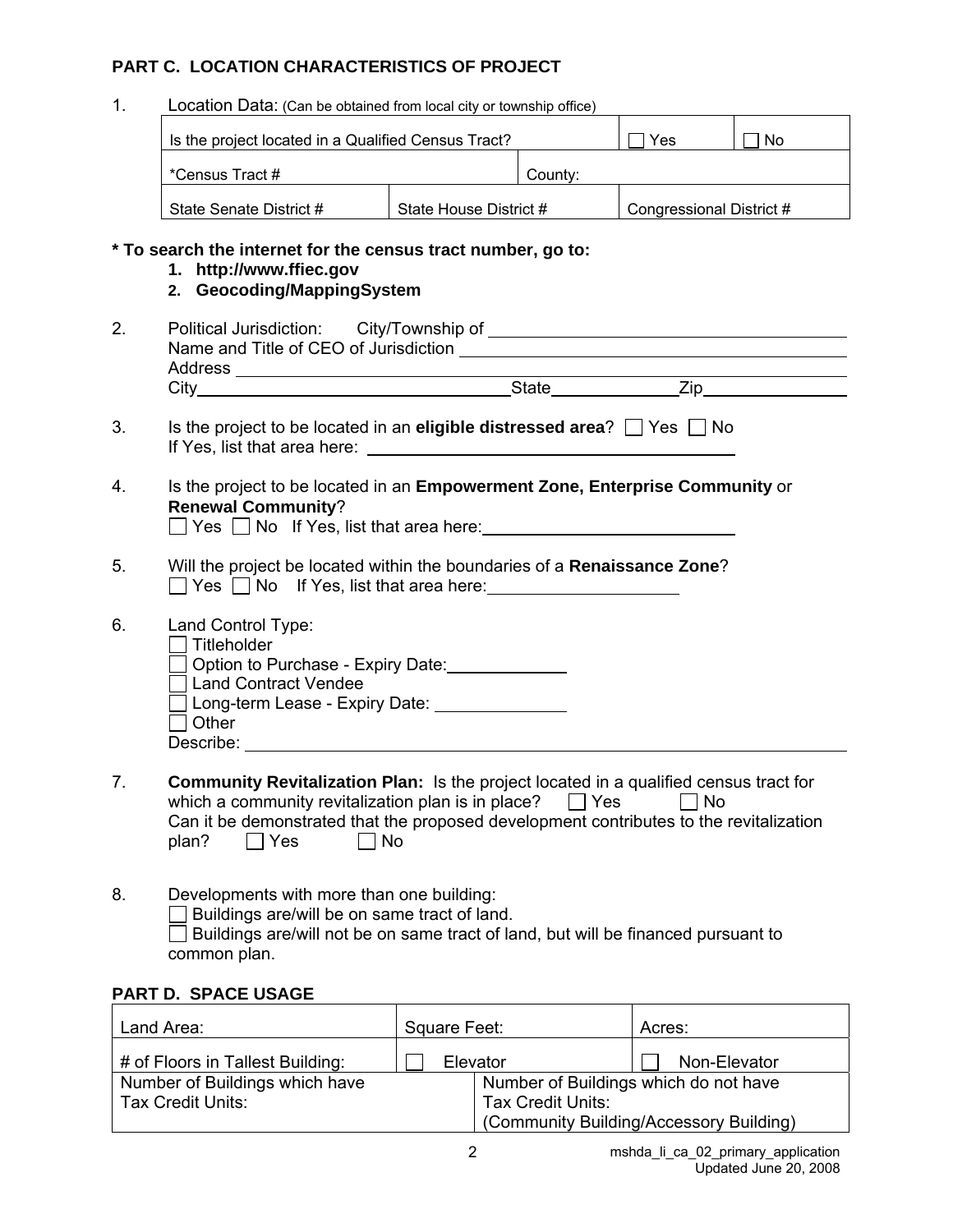Complete the following:

|                                      | Number of Units | Square Footage |
|--------------------------------------|-----------------|----------------|
| Commercial Space*                    |                 |                |
| Total Common Use Space **            |                 |                |
| Employee-Occupied/Manager's Unit *** |                 |                |
| Total # of LIHTC Units               |                 |                |
| <b>Market Rate Units</b>             |                 |                |
| TOTAL:                               |                 |                |

| <b>FOR HOME FUNDING:</b>                             |                 |                |  |
|------------------------------------------------------|-----------------|----------------|--|
| $\parallel$ Of the Units listed above, how many are: | Number of Units | Square Footage |  |
| HOME:                                                |                 |                |  |
| MSHDA:                                               |                 |                |  |
| Assisted:                                            |                 |                |  |

\* Commercial space includes: store space, restaurant, etc.

\*\* Common use space includes: clubhouse, leasing office, hallways, lobby, community building etc., which are used by the tenants for no charge.

(list employee occupied units separately in the space provided.)

\*\*\* Nust be a full time employee at this development.

## **PART E. TENANT INFORMATION**

| <b>Complete the following:</b>           | # of Designated Units | % of Total Units |
|------------------------------------------|-----------------------|------------------|
| 1. Family                                |                       |                  |
| 2. Elderly                               |                       |                  |
| 3. Special Needs (Designated type below) |                       |                  |
| a)                                       |                       |                  |
| b)                                       |                       |                  |
| C)                                       |                       |                  |
| 4. Owner Occupied                        |                       |                  |
| 5. Employee Occupied                     |                       |                  |
| 6. Undesignated                          |                       |                  |
| Total:                                   |                       | 100%             |

**NOTE: Buildings of four or fewer units may not be occupied by the owner or a party in interest of the owner.**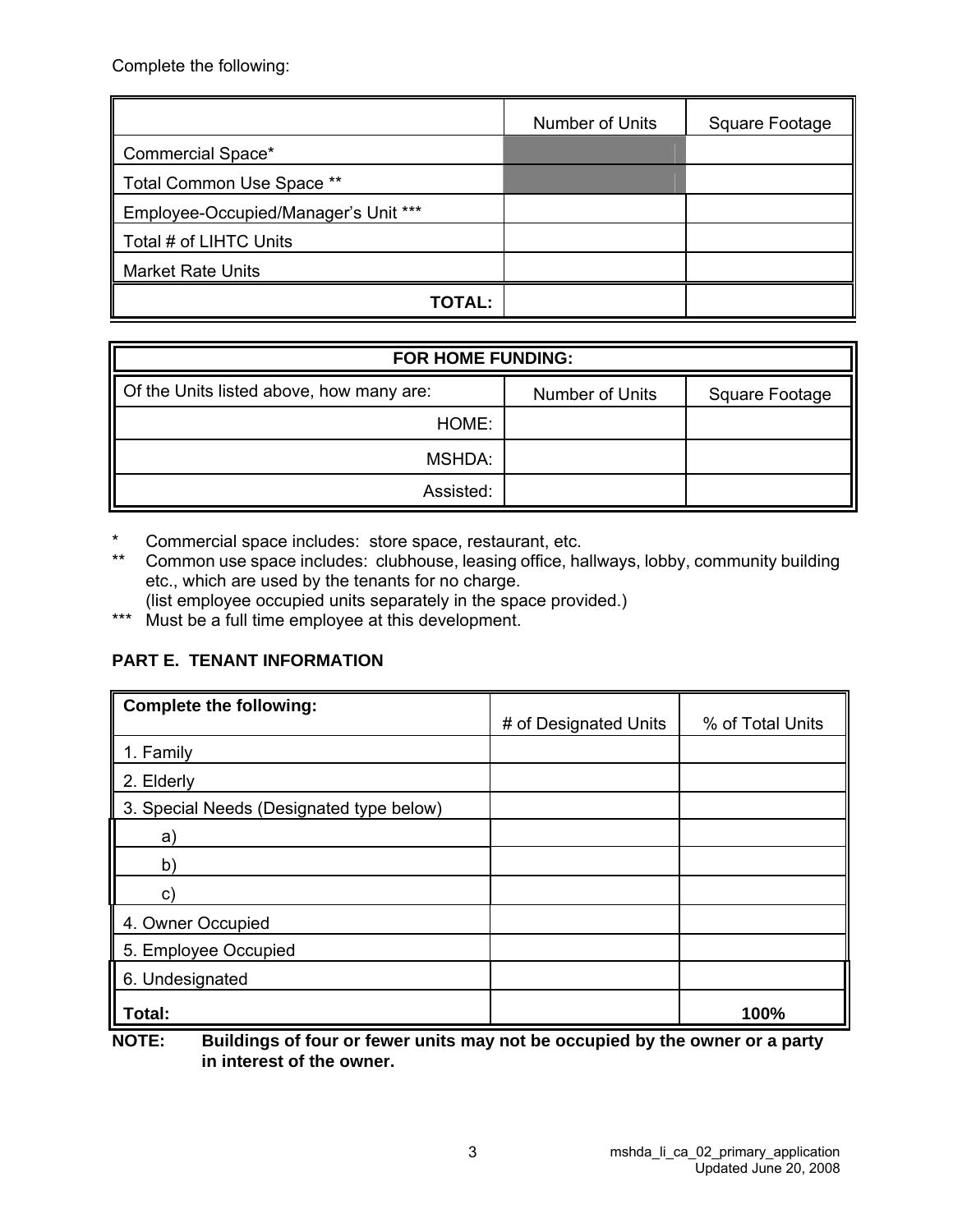## PART F. SUPPORT SERVICES (Informational only, but mandatory to complete.)

| <b>Medical Transportation</b>                                                                                                                                                                                                            |           | Yes                                                                                                 |
|------------------------------------------------------------------------------------------------------------------------------------------------------------------------------------------------------------------------------------------|-----------|-----------------------------------------------------------------------------------------------------|
| On-site Day Care                                                                                                                                                                                                                         |           | Yes                                                                                                 |
| On-site Counselors such as:<br>Home Ownership and Repair<br><b>Budget Counseling</b><br><b>Resume Preparation</b><br><b>Substance Abuse Counseling</b><br><b>High School or College Completion</b><br><b>Disability Service Advising</b> |           | Yes<br>Yes<br>Yes<br>Yes<br>Yes<br>Yes                                                              |
| <b>Exercise or Aerobic Classes</b>                                                                                                                                                                                                       |           | l Yes                                                                                               |
| <b>Swimming Classes</b>                                                                                                                                                                                                                  |           | $\Box$ Yes                                                                                          |
| On-site or Visiting Nurse                                                                                                                                                                                                                |           | Yes                                                                                                 |
| Name of service provider:<br>Services will be:                                                                                                                                                                                           | optional. | mandatory. (If mandatory, services must be included in rent.)                                       |
| Services will be provided:                                                                                                                                                                                                               |           | free or cost is included as part of rent.<br>at a cost to the tenant, not included as part of rent. |

Will any of the following support services be provided?

Meals  $\Box$  Yes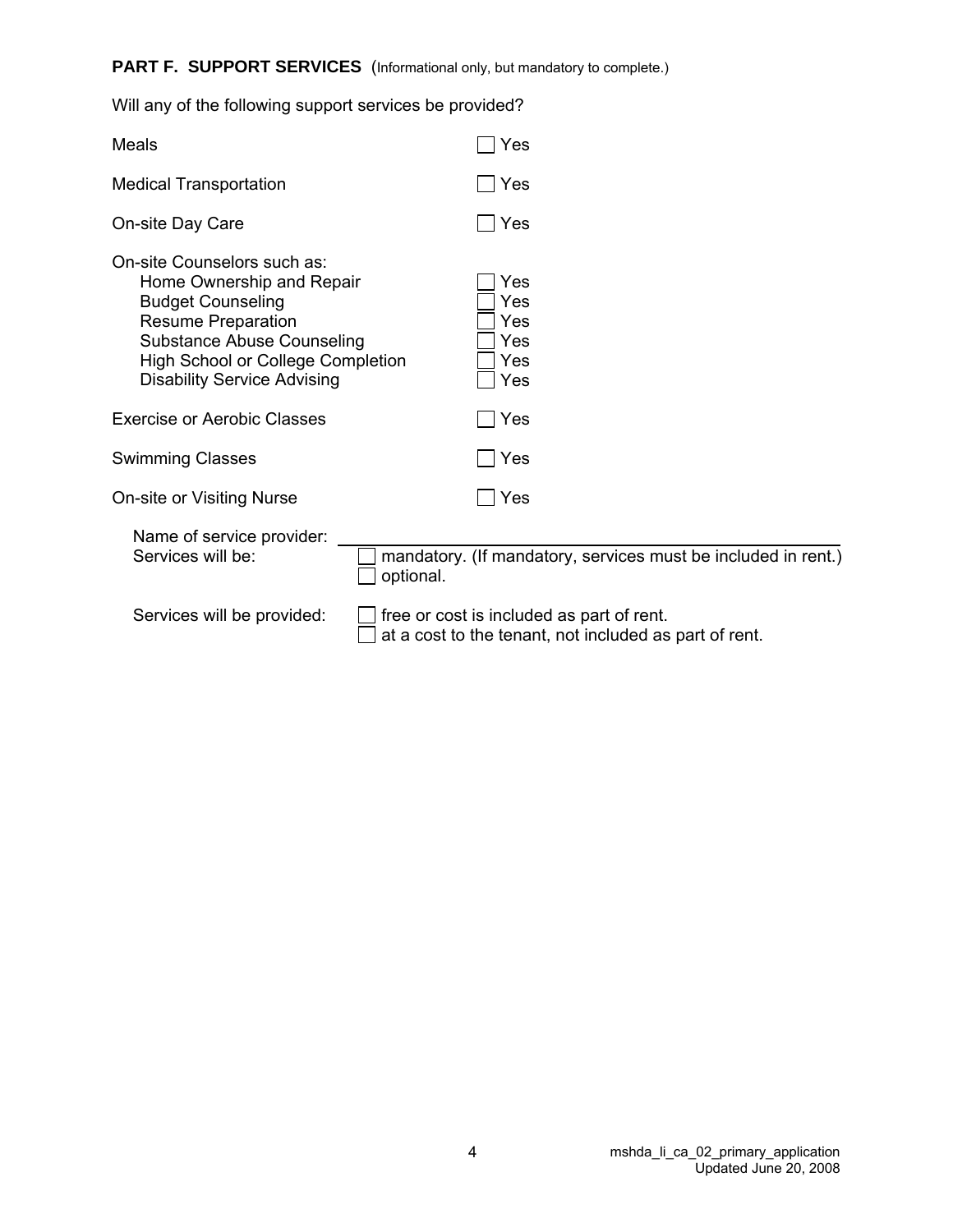### **SECTION III - OWNERSHIP / MANAGEMENT / DEVELOPMENT INFORMATION**

#### **PART A. SPONSOR INFORMATION** (General Partner/Developer)

|                                                                       | State Zip                            |
|-----------------------------------------------------------------------|--------------------------------------|
| Contact Person _______________________                                |                                      |
|                                                                       |                                      |
|                                                                       |                                      |
| *If a corporation, is it inactive or newly formed (one year or less)? | Yes<br><b>No</b>                     |
| <b>PART B. OWNER INFORMATION (Limited Partnership)</b>                |                                      |
|                                                                       |                                      |
|                                                                       |                                      |
|                                                                       | State________________________ Zip___ |
|                                                                       |                                      |
| Telephone # with Area Code Fax # with Area Code                       |                                      |
| E-Mail Address:                                                       |                                      |

**FOR TAX CREDIT PROJECTS: Informational letters and documents requiring signatures will be sent to the contact person listed under Owner Information. Please make sure the name, street address, telephone number, and e-mail address are correct.** 

#### 2. Type of Owner: (Check all that apply.)

| <b>General Partnership</b> | $\Box$ Limited Partnership | Individual                                                            |
|----------------------------|----------------------------|-----------------------------------------------------------------------|
| Corporation                | □ Local Unit of Government | □ Limited Dividend Housing<br><b>Association Limited Partnership:</b> |
| Nonprofit                  | 1 CHDO:                    | Joint Venture                                                         |
| Other, Describe:           |                            |                                                                       |

#### 3. Legal Status of Limited Partnership:

| <b>Currently Exists.</b>          | Tax Year:   From:      |      |  | To:     |
|-----------------------------------|------------------------|------|--|---------|
| To Be Formed.                     | <b>Estimated Date:</b> |      |  |         |
| Accounting Method of Partnership: |                        | Cash |  | Accrual |

#### 4. Complete the following:

| List Individuals/Organizations which Comprise<br>the Ownership Entity | $501(c)(3)$ or $(4)$ or<br><b>Wholly Owned</b><br>Subsidiary | Soc. Sec. or<br>Taxpayer ID | % of<br>Ownership |
|-----------------------------------------------------------------------|--------------------------------------------------------------|-----------------------------|-------------------|
|                                                                       |                                                              |                             |                   |
|                                                                       |                                                              |                             |                   |
|                                                                       |                                                              |                             |                   |
|                                                                       |                                                              |                             |                   |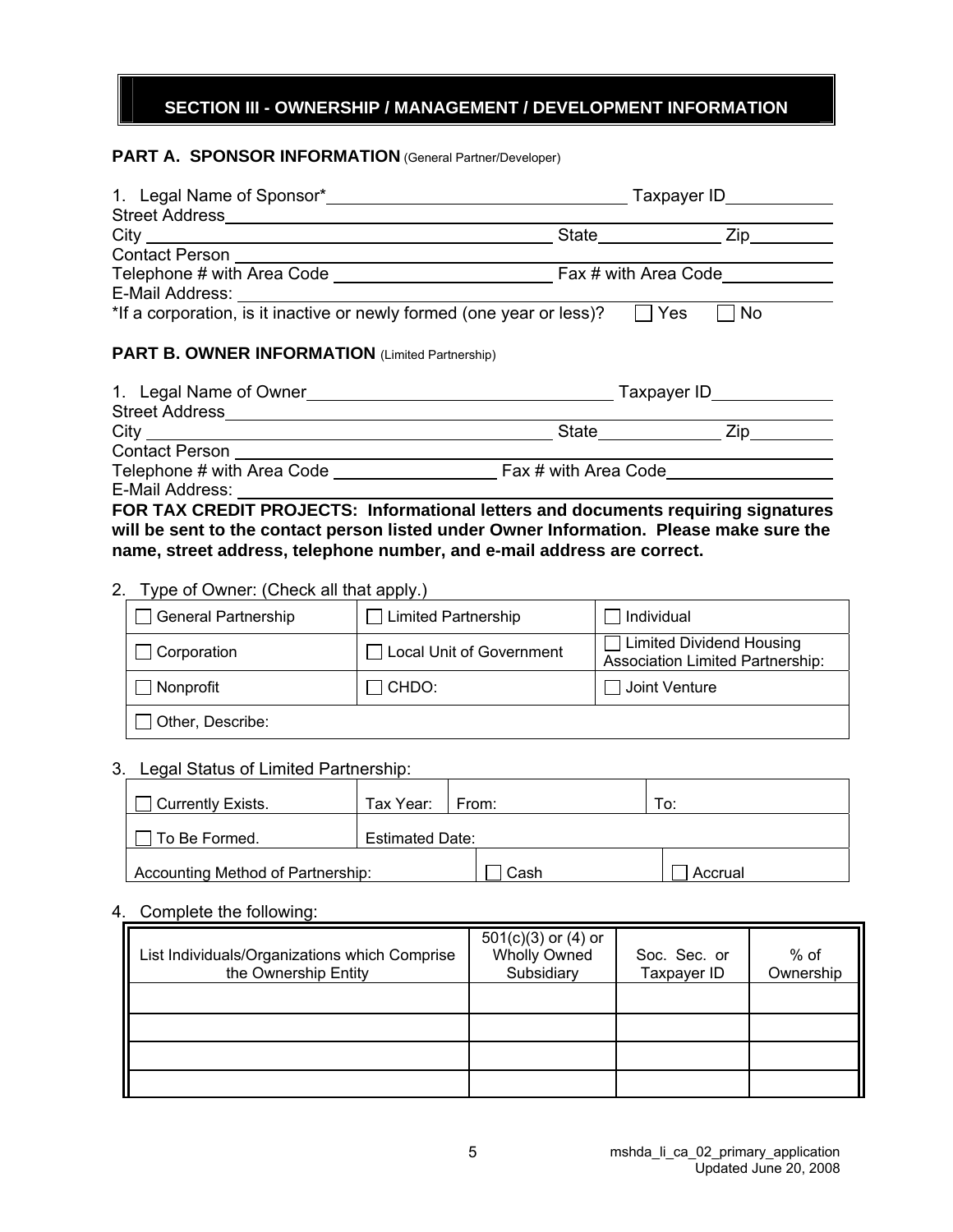**Voluntary Information for Government Monitoring Purposes:** 

**The following information is requested by the Michigan State Housing Development Authority for statistical purposes and relates to the majority/controlling interest in the general partner(s) of the proposed development. Furnishing this information is optional. If you do not wish to furnish the following information, please initial below.** 

APPLICANT: I do not wish to furnish this information. (initials)

#### RACE/NATIONAL ORIGIN:

|    | Hispanic                                                                                                                                                                                                                                        | $\Box$ Asian or Pacific Islander                                                                                                                                    | <b>Black</b> |  |  |  |  |
|----|-------------------------------------------------------------------------------------------------------------------------------------------------------------------------------------------------------------------------------------------------|---------------------------------------------------------------------------------------------------------------------------------------------------------------------|--------------|--|--|--|--|
|    | Am. Indian or Alaskan Native                                                                                                                                                                                                                    | $\Box$ Multiracial                                                                                                                                                  | $\Box$ White |  |  |  |  |
|    | GENDER:<br>$\Box$ Female<br>$\Box$ Male                                                                                                                                                                                                         |                                                                                                                                                                     |              |  |  |  |  |
|    | PART C. PARTICIPATION BY NONPROFIT ORGANIZATIONS                                                                                                                                                                                                |                                                                                                                                                                     |              |  |  |  |  |
|    | Will there be material participation in the project by a nonprofit organization?<br>1.<br>Yes.<br>No.                                                                                                                                           |                                                                                                                                                                     |              |  |  |  |  |
|    | 2.<br>Will there be participation in the project ownership by a nonprofit organization?<br>□ Yes. Percent of Ownership ______% (To receive nonprofit points, there must be more<br>than 50% Nonprofit, General Partner ownership)<br>$\Box$ No. |                                                                                                                                                                     |              |  |  |  |  |
|    | 3.<br>Will the nonprofit form a subsidiary entity, which will be a general partner?<br>Yes. Name<br>No.                                                                                                                                         |                                                                                                                                                                     |              |  |  |  |  |
| 4. | Nonprofit Organization:                                                                                                                                                                                                                         |                                                                                                                                                                     |              |  |  |  |  |
|    |                                                                                                                                                                                                                                                 |                                                                                                                                                                     |              |  |  |  |  |
|    |                                                                                                                                                                                                                                                 |                                                                                                                                                                     |              |  |  |  |  |
|    |                                                                                                                                                                                                                                                 |                                                                                                                                                                     |              |  |  |  |  |
| 5. | Describe:                                                                                                                                                                                                                                       |                                                                                                                                                                     |              |  |  |  |  |
|    | b.                                                                                                                                                                                                                                              | Describe the housing activities this nonprofit has been involved in and for how long:<br>Fill in Nonprofit Experience Form on Page 27 and Include it as Exhibit 13. |              |  |  |  |  |
|    | c.                                                                                                                                                                                                                                              |                                                                                                                                                                     |              |  |  |  |  |
|    | d.                                                                                                                                                                                                                                              | Name of the locality and boundaries of the locality served by the organization:                                                                                     |              |  |  |  |  |

e. The number of years the nonprofit has been in existence: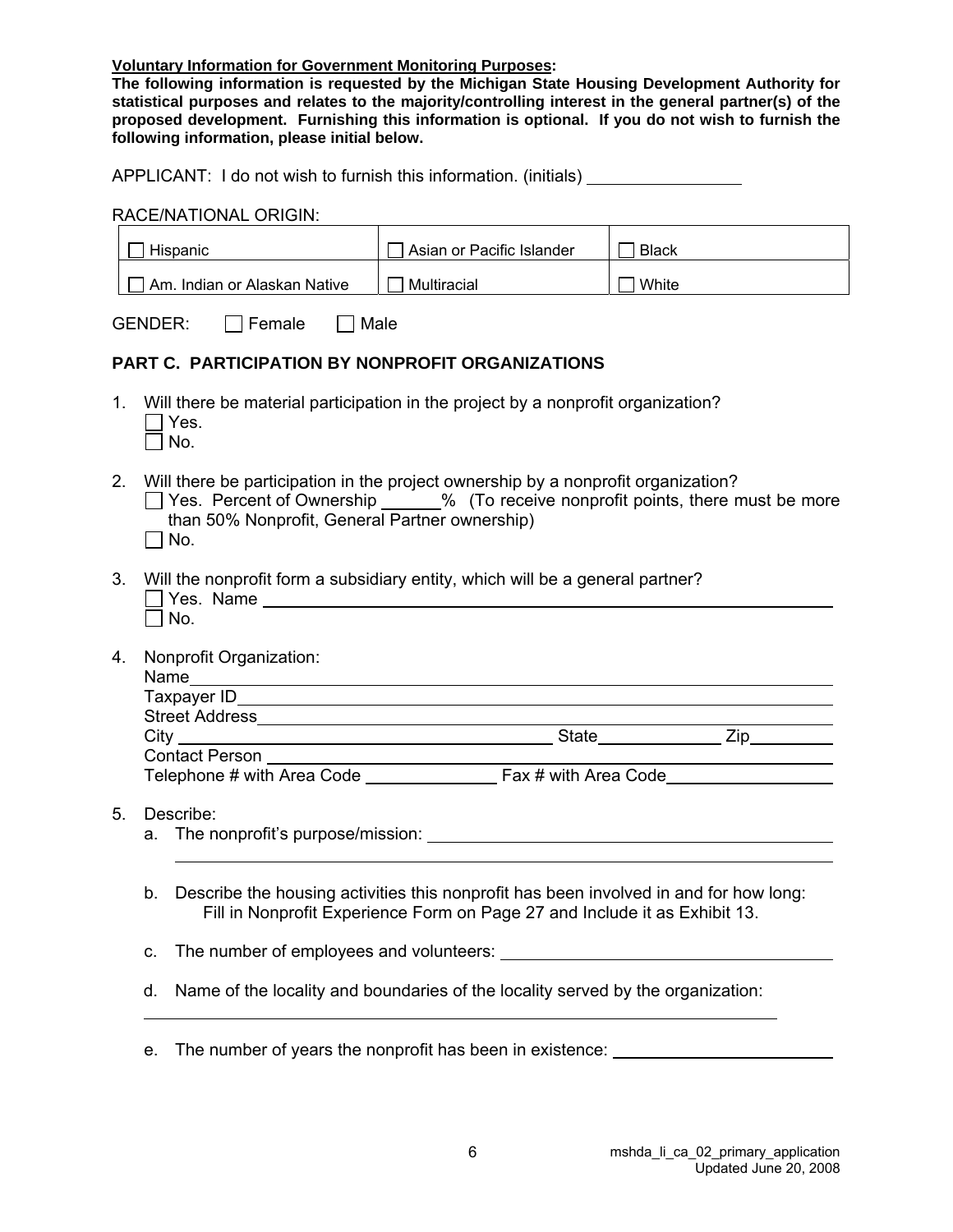- 6. Describe the material participation of the nonprofit in this project
- 7. Indicate the capacity in which the nonprofit organization will participate in the project. Check all that apply:

| Developer               | <b>General Partner</b>  | Management Company |
|-------------------------|-------------------------|--------------------|
| Sponsoring Organization | Social Service Provider |                    |
| Other, Describe:        |                         |                    |

and the control of the control of the control of the control of the control of the control of the control of the and the control of the control of the control of the control of the control of the control of the control of the

#### **PART D. DEVELOPMENT TEAM**

| <b>Management Entity:</b><br>1. |                      |                                     |
|---------------------------------|----------------------|-------------------------------------|
| Firm Name                       |                      | Related Entity $\Box$ Yes $\Box$ No |
| Taxpayer Identification Number  |                      |                                     |
| <b>Street Address</b>           |                      |                                     |
| City                            | State                |                                     |
| <b>Contact Person</b>           |                      |                                     |
| Telephone # with Area Code      | Fax # with Area Code |                                     |

#### **Voluntary Information for Government Monitoring Purposes:**

**The following information is requested by the Michigan State Housing Development Authority for statistical purposes and relates to the majority/controlling interest in the general partner(s) of the proposed development. Furnishing this information is optional. If you do not wish to furnish the following information, please initial below.** 

APPLICANT: I do not wish to furnish this information. (initials)

#### RACE/NATIONAL ORIGIN:

| Hispanic                         | Asian or Pacific Islander | <b>Black</b> |
|----------------------------------|---------------------------|--------------|
| Am. Indian or Alaskan Native     | Multiracial               | □ White      |
| Male<br>GENDER:<br>$\Box$ Female |                           |              |
| 2.<br><b>Project Attorney:</b>   |                           |              |
|                                  |                           | State Zip    |
|                                  |                           |              |
|                                  |                           |              |
| 3.<br><b>Project Accountant:</b> |                           |              |
|                                  |                           |              |
|                                  |                           | Zip          |
|                                  |                           |              |
| Telephone # with Area Code       | Fax # with Area Code      |              |

7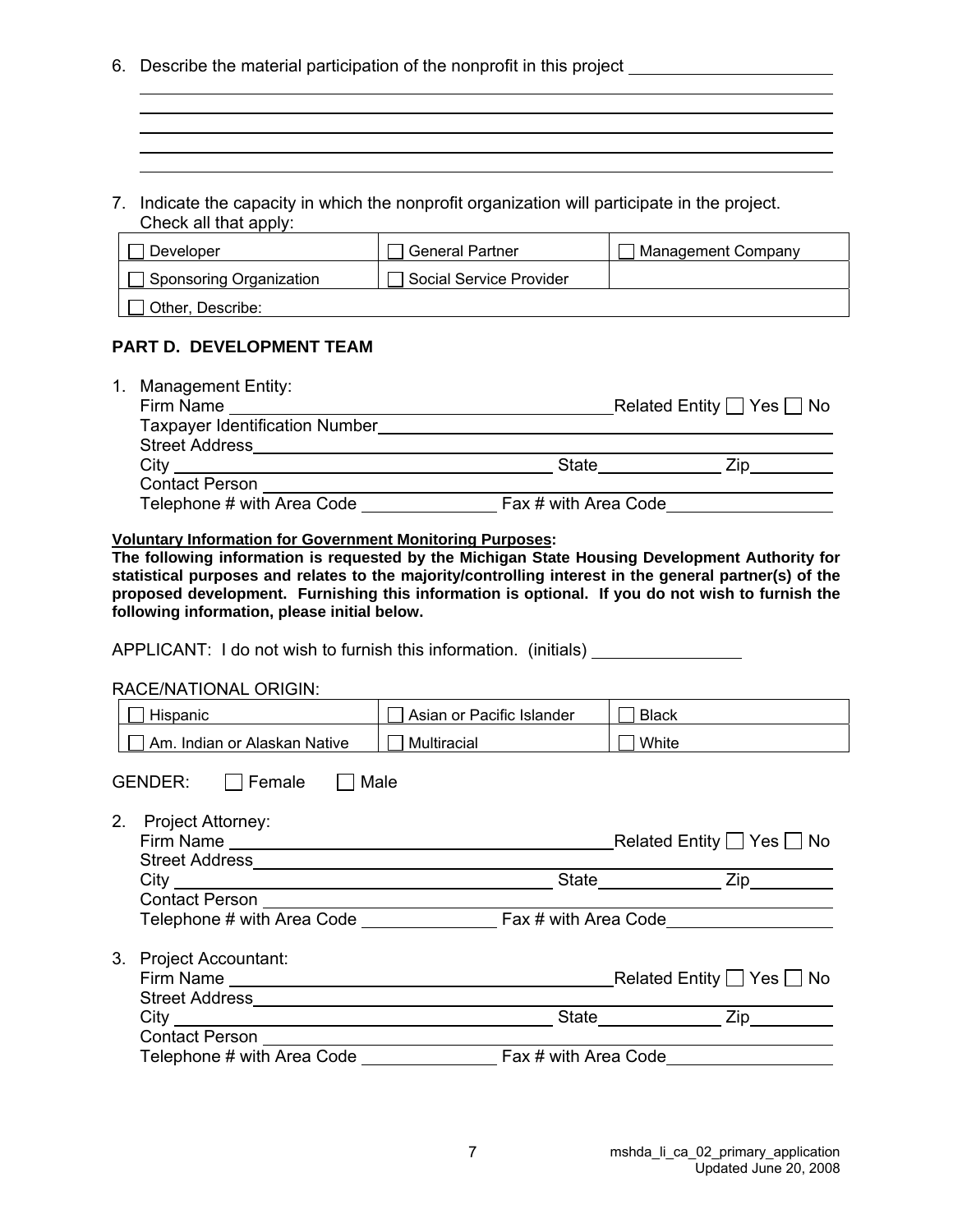| 4. Consultant:                                                                             |  |  |
|--------------------------------------------------------------------------------------------|--|--|
|                                                                                            |  |  |
|                                                                                            |  |  |
|                                                                                            |  |  |
|                                                                                            |  |  |
|                                                                                            |  |  |
|                                                                                            |  |  |
| 5. Builder/Contractor:                                                                     |  |  |
|                                                                                            |  |  |
|                                                                                            |  |  |
| City City State Zip                                                                        |  |  |
|                                                                                            |  |  |
|                                                                                            |  |  |
| *If a corporation, is it inactive or newly formed (one year or less)? $\Box$ Yes $\Box$ No |  |  |
|                                                                                            |  |  |
| 6. Architect:                                                                              |  |  |
|                                                                                            |  |  |
|                                                                                            |  |  |
|                                                                                            |  |  |
|                                                                                            |  |  |
|                                                                                            |  |  |
|                                                                                            |  |  |
| 7. Engineer:                                                                               |  |  |
|                                                                                            |  |  |
|                                                                                            |  |  |
|                                                                                            |  |  |
|                                                                                            |  |  |
|                                                                                            |  |  |
|                                                                                            |  |  |
| 8. Other (Describe):                                                                       |  |  |
|                                                                                            |  |  |
|                                                                                            |  |  |
|                                                                                            |  |  |
|                                                                                            |  |  |
|                                                                                            |  |  |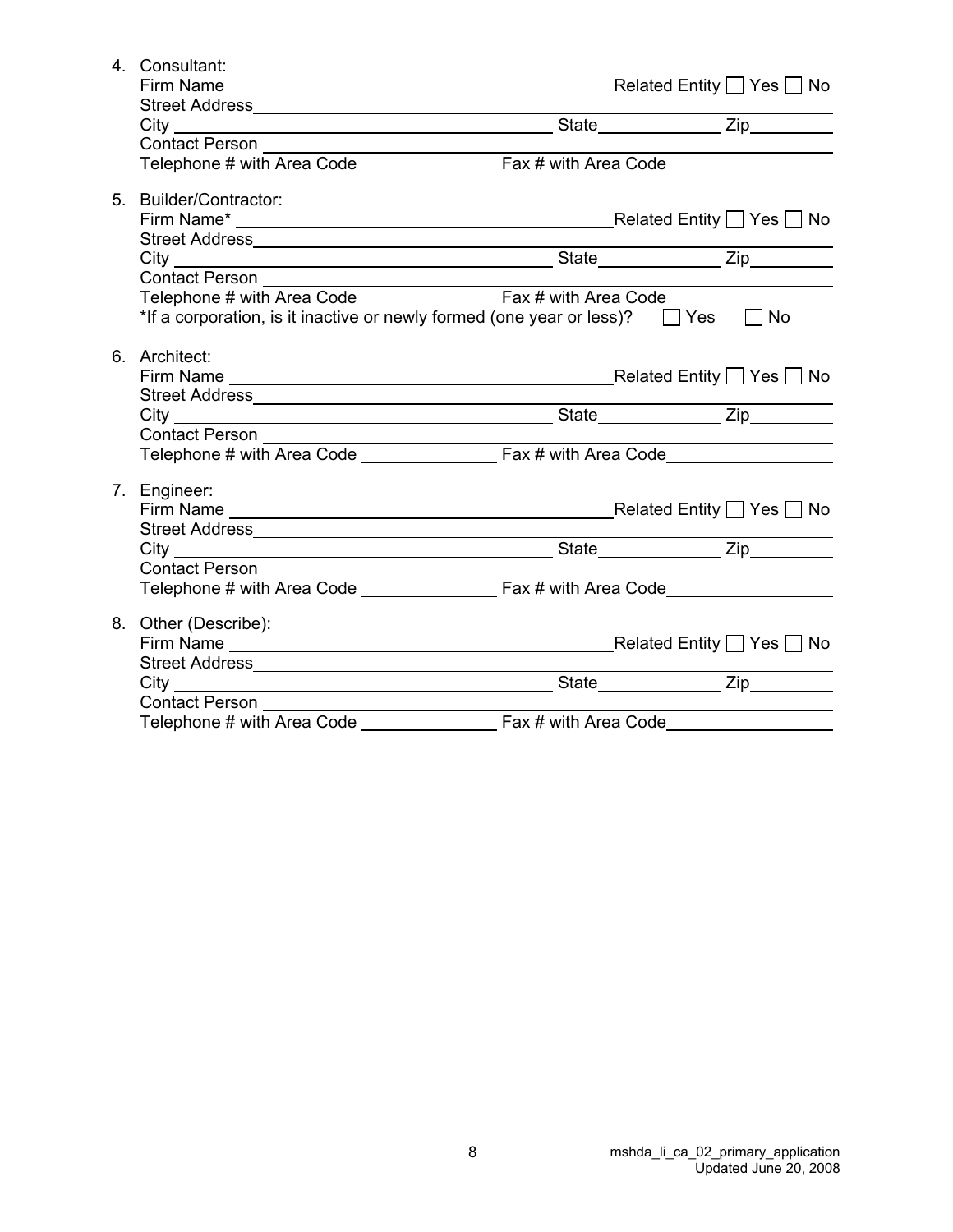## **SECTION IV - UTILITY / RENT INFORMATION**

## **PART A. UTILITY ALLOWANCES**

The utilities have been calculated using:

| Attached Appendix (Tab V) | <b>Rural Housing Service</b>   | <b>Utility Company Estimates</b> |
|---------------------------|--------------------------------|----------------------------------|
| Local PHA                 | $\Box$ Other: (please specify) |                                  |

| Type<br>(Gas, Oil, etc.)                                                          | Paid by         | Allowance by bedroom size |       |                           |                           |                           |
|-----------------------------------------------------------------------------------|-----------------|---------------------------|-------|---------------------------|---------------------------|---------------------------|
|                                                                                   |                 | 0 bdr                     | 1 bdr | 2 bdr                     | 3 bdr                     | 4 bdr                     |
| Heating                                                                           | Tenant<br>Owner | \$                        | \$    | \$                        | \$                        | $\boldsymbol{\mathsf{S}}$ |
| Cooking                                                                           | Owner<br>Tenant | \$                        | \$    | \$                        | \$                        | \$                        |
| Lighting                                                                          | Owner<br>Tenant | \$                        | \$    | $\frac{2}{3}$             | $\boldsymbol{\mathsf{S}}$ | $\boldsymbol{\theta}$     |
| <b>Hot Water</b>                                                                  | Owner<br>Tenant | \$                        | \$    | $\boldsymbol{\mathsf{S}}$ | \$                        | $\boldsymbol{\mathsf{S}}$ |
| Sewer                                                                             | Owner<br>Tenant | \$                        | \$    | $\frac{2}{3}$             | \$                        | $\boldsymbol{\mathsf{S}}$ |
| Trash                                                                             | Owner<br>Tenant | \$                        | \$    | $\frac{1}{2}$             | $\mathfrak{S}$            | \$                        |
| Air Con.                                                                          | Owner<br>Tenant | \$                        | \$    | \$                        | \$                        | \$                        |
| <b>Total Utility Allowance by Bedroom</b><br>(include only tenant paid utilities) | \$              | \$                        | \$    | \$                        | \$                        |                           |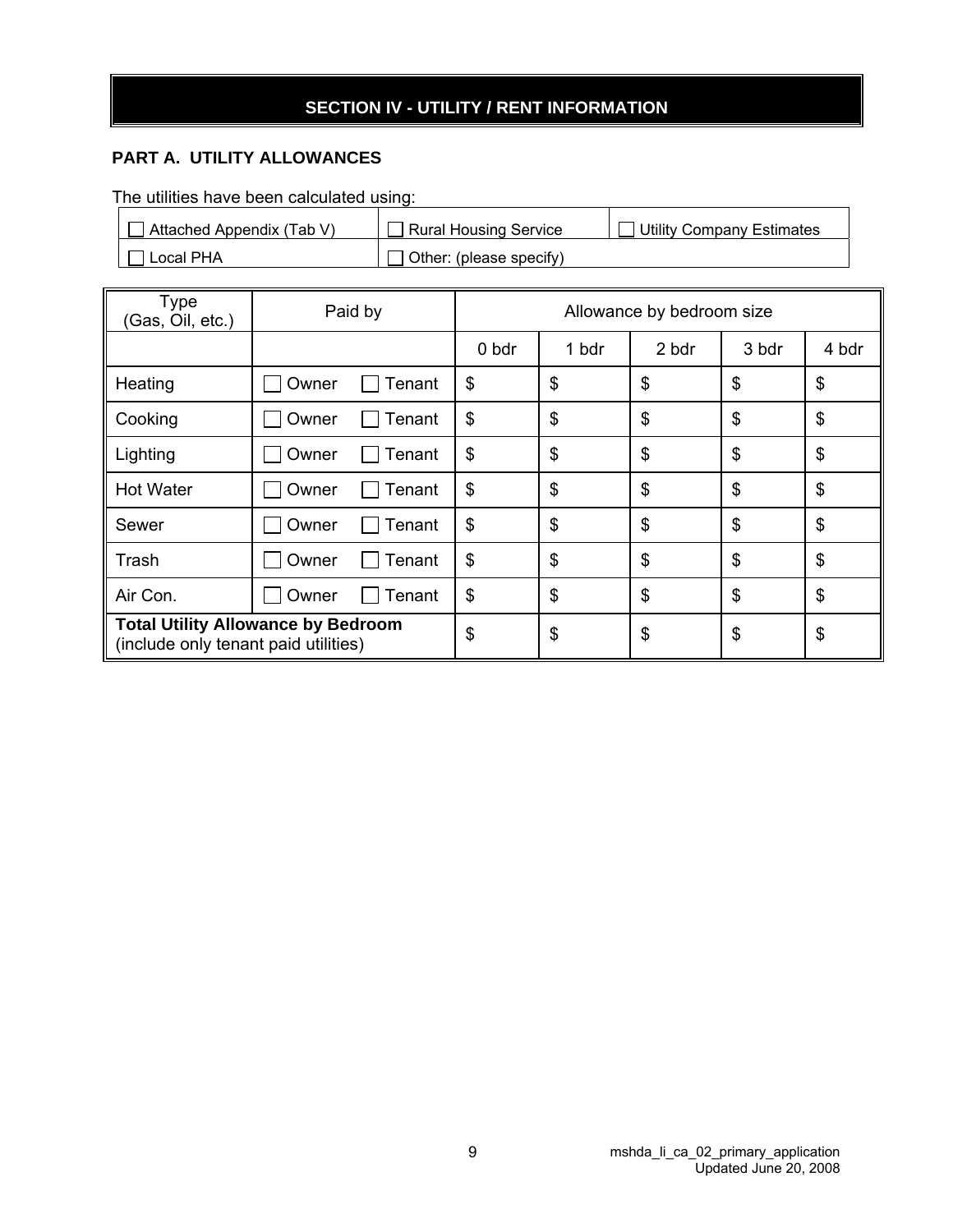#### **PART B. PROJECT INCOME**

ANY CHANGES TO A LIHTC PROJECT THAT REQUIRE A RE-SCORING OR RE-EVALUATION OF THE APPLICATION, **IN WHICH THE SCORE FALLS BELOW THE CATEGORY MINIMUM THRESHOLD IN WHICH THEY WERE FUNDED,** WILL NOT BE ALLOWED FROM TIME OF INITIAL APPLICATION TO PLACED-IN-SERVICE.

#### 1. **Housing Units**.

Total number of low-income housing units: Employee Units:

#### On the chart below, list employee occupied unit(s) separately.

|                                                                                                | <b>DISTRIBUTION OF RENTS</b>                                                                  |                   |                                                                                |                                      |                                                                        |                                                                                     |                                                                           |                                                   |                       |
|------------------------------------------------------------------------------------------------|-----------------------------------------------------------------------------------------------|-------------------|--------------------------------------------------------------------------------|--------------------------------------|------------------------------------------------------------------------|-------------------------------------------------------------------------------------|---------------------------------------------------------------------------|---------------------------------------------------|-----------------------|
| #<br>Bed-<br>rooms                                                                             | #<br>Bath-<br>rooms                                                                           | #<br><b>Units</b> | # of Units<br><b>Reserved</b><br>for Special<br><b>Needs</b><br><b>Tenants</b> | <b>Per Unit</b><br>Square<br>Footage | <b>Base Rent</b><br><b>Per Unit</b><br>(Not<br>Including<br>Utilities) | Amount of<br>per unit<br><b>Subsidy for</b><br><b>Special</b><br><b>Needs Units</b> | <b>Utility</b><br>Allowance<br>(Include only<br>tenant<br>paid utilities) | <b>Gross</b><br>Rent*<br>(Includes)<br>Utilities) | $%$ of<br><b>AMGI</b> |
|                                                                                                |                                                                                               |                   |                                                                                |                                      |                                                                        |                                                                                     |                                                                           |                                                   |                       |
|                                                                                                |                                                                                               |                   |                                                                                |                                      |                                                                        |                                                                                     |                                                                           |                                                   |                       |
|                                                                                                |                                                                                               |                   |                                                                                |                                      |                                                                        |                                                                                     |                                                                           |                                                   |                       |
|                                                                                                |                                                                                               |                   |                                                                                |                                      |                                                                        |                                                                                     |                                                                           |                                                   |                       |
|                                                                                                |                                                                                               |                   |                                                                                |                                      |                                                                        |                                                                                     |                                                                           |                                                   |                       |
|                                                                                                |                                                                                               |                   |                                                                                |                                      |                                                                        |                                                                                     |                                                                           |                                                   |                       |
|                                                                                                |                                                                                               |                   |                                                                                |                                      |                                                                        |                                                                                     |                                                                           |                                                   |                       |
| <b>TOTAL:</b>                                                                                  |                                                                                               |                   |                                                                                |                                      |                                                                        |                                                                                     |                                                                           |                                                   |                       |
|                                                                                                | <b>Total Monthly Income for Low-Income Housing</b><br>Units (Base Rent, Total for all units): |                   |                                                                                |                                      |                                                                        |                                                                                     |                                                                           |                                                   |                       |
| Total number of 2 bedroom or larger units that will<br>be reserved for families with children: |                                                                                               |                   |                                                                                |                                      |                                                                        |                                                                                     |                                                                           |                                                   |                       |

\*Must be the amount of rent the tenant will pay excluding rental subsidies

If applying for Tax Credit, the owner will sign a covenant running with the land agreeing to serve tenants with incomes at or below the minimum set-aside requirements and with rents based on 30% of applicable incomes as follows:

| <b>Low Income Tenant Targeting</b> |                  |                          |  |  |
|------------------------------------|------------------|--------------------------|--|--|
| Number of Units                    | % of Total Units | <b>Income Levels</b>     |  |  |
|                                    |                  | % of Area Median         |  |  |
|                                    |                  | % of Area Median         |  |  |
|                                    |                  | % of Area Median         |  |  |
|                                    |                  | % of Area Median         |  |  |
|                                    |                  | % of Area Median         |  |  |
|                                    |                  | <b>Market-Rate Units</b> |  |  |
|                                    |                  | Manager/Employee Units*  |  |  |
|                                    | 100%             | <b>TOTAL</b>             |  |  |

\*Managers units are NOT to be included in percentage calculations.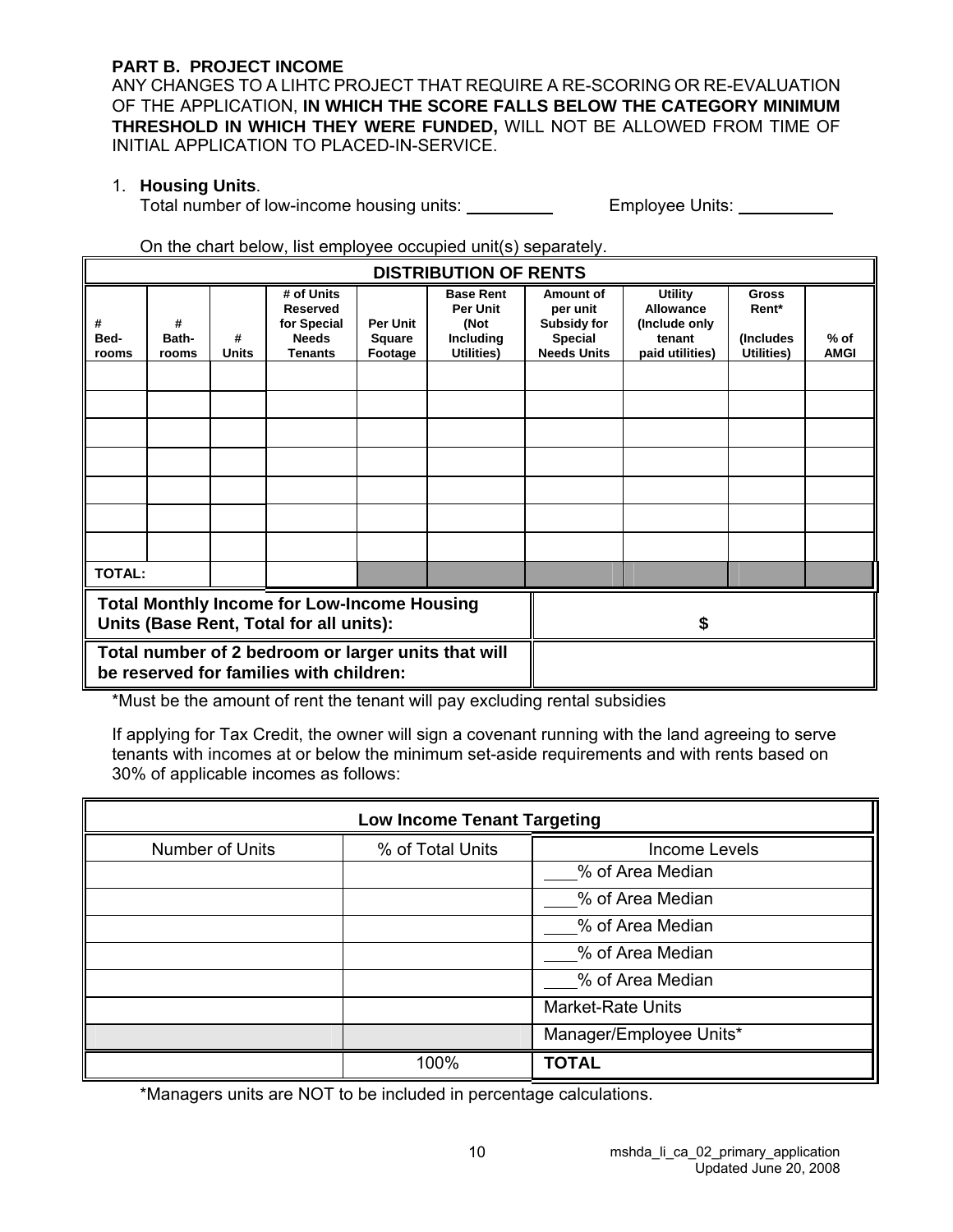**NOTE:** For projects applying under the Preservation Holdback:

• 10% of the LIHTC units in a development must have income and rents set at 40% of median income (inclusive of existing units) – a deep subsidy contract for a minimum of 5 years will satisfy this requirement.

**AND** 

- 10% of the LIHTC units in a development must have income and rents set at 30% of median income (inclusive of existing units) – a deep subsidy contract for a minimum of 5 years will satisfy this requirement.
- 2. **Market Rate Units.** Total number of market rate units:\_\_\_\_\_\_\_\_\_\_

| Number of<br><b>Bedrooms</b> | Number of<br><b>Bathrooms</b> | Number of<br>Units | Per Unit<br>Square Footage                         | <b>Base Rent</b><br>(not Including Utilities) | <b>Utility</b><br>Allowance | Gross<br>Rent |
|------------------------------|-------------------------------|--------------------|----------------------------------------------------|-----------------------------------------------|-----------------------------|---------------|
|                              |                               |                    |                                                    |                                               |                             |               |
|                              |                               |                    |                                                    |                                               |                             |               |
|                              |                               |                    |                                                    |                                               |                             |               |
|                              |                               |                    |                                                    |                                               |                             |               |
| <b>Total Units:</b>          |                               |                    | <b>Total Monthly Income for Market Rate Units:</b> |                                               |                             |               |

| Total Monthly Income for Low-Income Housing Units (Base Rent, from previous page) | \$   |
|-----------------------------------------------------------------------------------|------|
| Total Monthly Income for Market Rate Units (Base Rent)                            | \$   |
| <b>Total Monthly Rental Income</b><br>$=$                                         | \$   |
|                                                                                   |      |
| Monthly Non-rental Income (Tenant Generated)                                      | \$   |
| Monthly Garage/Carport Income                                                     | \$   |
| Monthly Miscellaneous Income (Non-tenant Generated)                               | \$   |
| Monthly Income From Rental Subsidies (e.g. Section 8/RHS) Type:                   | \$   |
| Monthly Gross Potential Income (GPI)<br>$=$                                       | \$   |
|                                                                                   | X 12 |
| <b>Total Annual Gross Potential Income</b>                                        | \$   |
| % x Annual GPI)<br>Less Vacancy Allowance (                                       | \$   |
| Annual Effective Gross Income (EGI)                                               | \$   |

3. Projected annual percentage increase in income: %

4. Describe the projected monthly non-rental income sources and amounts:

5. Describe the sources and amounts of other/miscellaneous income: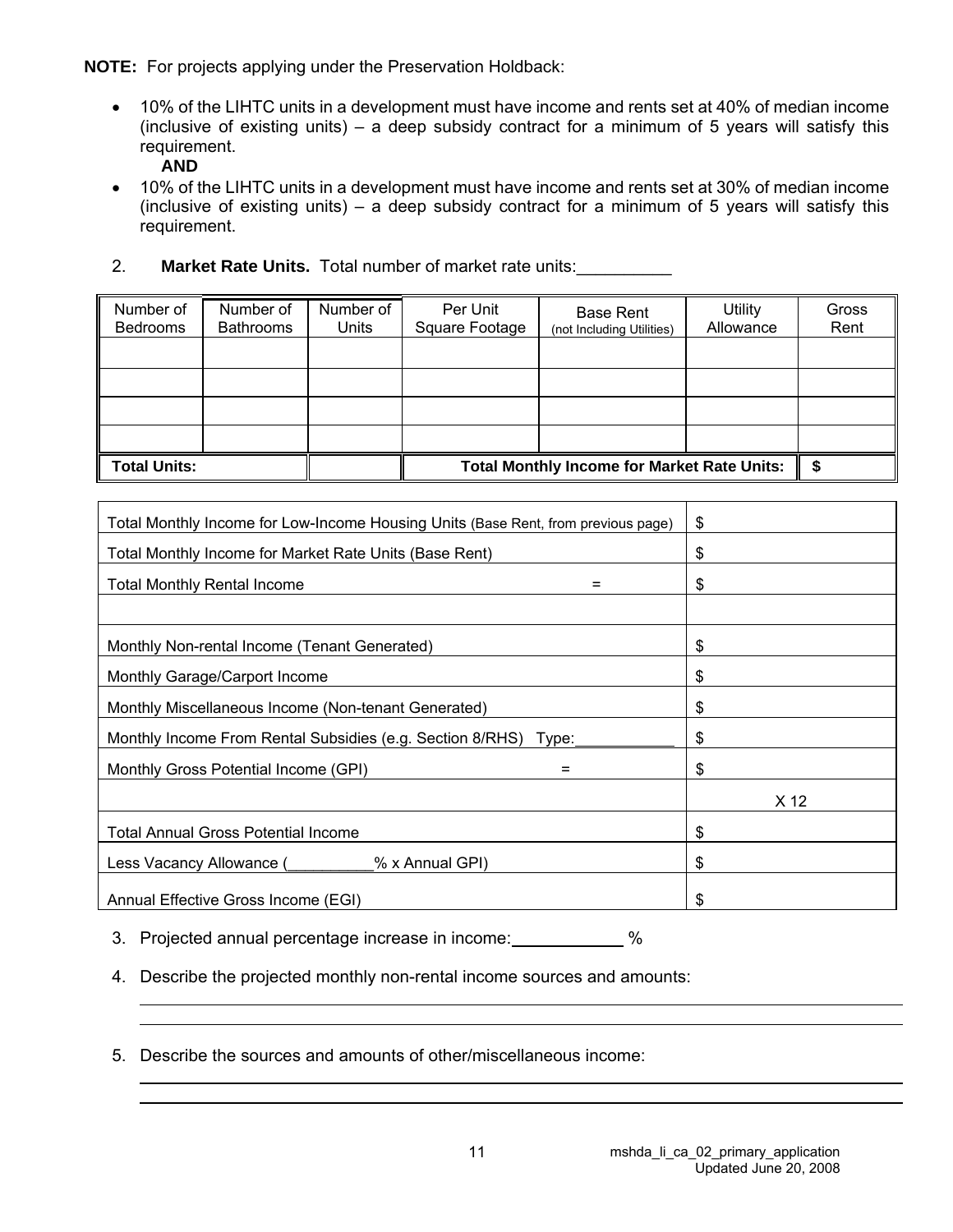|  |  | 6. Total number of parking spaces to be available to tenants: |  |
|--|--|---------------------------------------------------------------|--|
|--|--|---------------------------------------------------------------|--|

| 7. Will the project have garages and/or carports? (If there is an additional cost to the tenant, |
|--------------------------------------------------------------------------------------------------|
| the cost of the garages and/or carports cannot be included in eligible basis for Tax Credit      |
| purposes. See Page 17 of this application.)                                                      |
| — <i>I I I</i> <b>I I</b> II <i>I I I</i>                                                        |

|  | $\Box$ Yes. | The garages/carports a |  |  |
|--|-------------|------------------------|--|--|
|--|-------------|------------------------|--|--|

 $\mathsf{A}$ re:  $\Box$  included as part of rent.  $\exists$  an additional cost to tenant.

 $\Box$  No.

8. Will the project have a pool? (If there is an additional cost to the tenant, the cost of the pool cannot be included in eligible basis. See Page 17 of this application.)

| $\Box$ Yes. | Use of the pool is: | $\Box$ included as part of rent.     |
|-------------|---------------------|--------------------------------------|
|             |                     | $\Box$ an additional cost to tenant. |
| $\Box$ No.  |                     |                                      |

| ۰. |
|----|
|    |

9. Will the project have laundry facilities? (If there is an additional cost to the tenant, the cost of the laundry facilities (washers and dryers) cannot be included in eligible basis. See Page 17 of this application.

|            | $\Box$ Yes. The laundry facilities are: $\Box$ included as part of rent. |
|------------|--------------------------------------------------------------------------|
|            | $\Box$ an additional cost to tenant.                                     |
| $\Box$ No. |                                                                          |

| ___                                            |  |            |
|------------------------------------------------|--|------------|
| Are the washers and dryers leased? $\Box$ Yes. |  | $\Box$ No. |

10. If this project is located in a Qualified Census Tract, does it have a community services facility designed to serve primarily individuals whose income is 60% or less of area median income? (See note at bottom of page 21 of this application)  $\Box$  Yes.  $\Box$  No.

## **PART C. RENTAL ASSISTANCE**

(Must be filled out if applying for LIHTC under the Preservation Holdback or to receive Preservation points)

Do (or will) any units receive rental assistance (other than tenant-based Section 8 Housing Choice Vouchers)?

 $\Box$  Yes.  $\Box$  No.

If Yes, indicate type of rental assistance:

| Section 8 Moderate Rehabilitation Program Assistance |  |
|------------------------------------------------------|--|
| Section 8 Project Based Certificate Assistance       |  |
| $\Box$ RHS Rental Assistance                         |  |
| $\Box$ State Assistance                              |  |
| $\Box$ HUD Rental Assistance Program (RAP)           |  |
| $\Box$ Other:                                        |  |

Number of units receiving assistance:

Number of years in rental assistance contract: University of Vears in rental assistance contract:

| When will the rental subsidy contract expire? |  |
|-----------------------------------------------|--|
|-----------------------------------------------|--|

Who administers the rental assistance for the development?

Contact Name:

Telephone: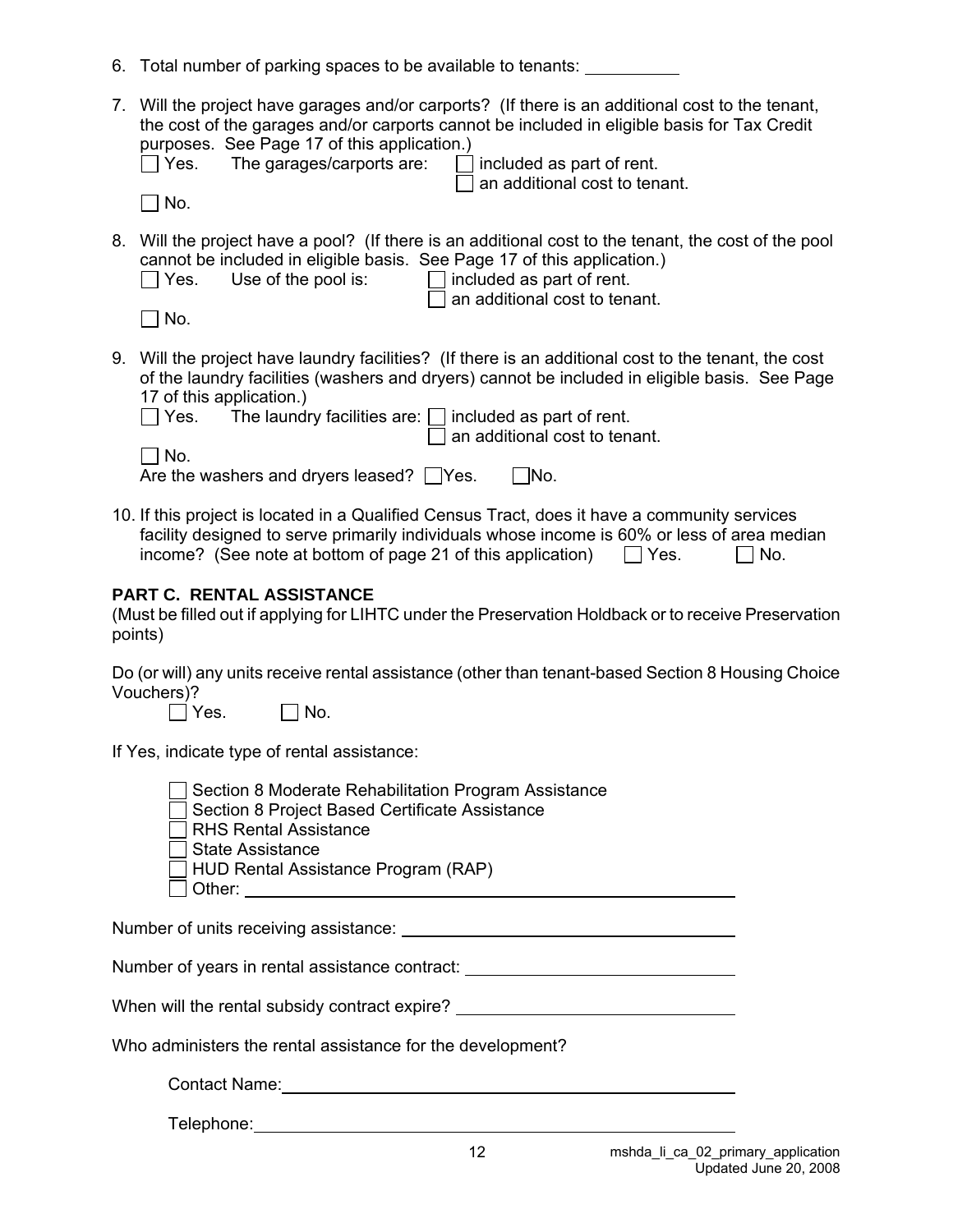## **SECTION V - PROJECT SCHEDULE**

|                                                                       | <b>Actual Date</b> | Anticipated Completion<br>Date |
|-----------------------------------------------------------------------|--------------------|--------------------------------|
| <b>SITE</b>                                                           |                    |                                |
| Acquisition of Land                                                   |                    |                                |
| Acquisition of Building(s)*                                           |                    |                                |
| Zoning Approval                                                       |                    |                                |
| All Site Utilities in Place                                           |                    |                                |
| <b>Tax Abatement</b>                                                  |                    |                                |
| <b>CONSTRUCTION FINANCING</b>                                         |                    |                                |
| Firm Loan Approval(s)                                                 |                    |                                |
| Closing and Disbursement of Funds                                     |                    |                                |
| <b>PERMANENT FINANCING</b>                                            |                    |                                |
| Firm Approval of Loan(s)                                              |                    |                                |
| Closing and Disbursement                                              |                    |                                |
| <b>GRANTS/SUBSIDIES</b>                                               |                    |                                |
| Firm Approval(s)                                                      |                    |                                |
| <b>Closing and Disbursement</b>                                       |                    |                                |
| <b>OWNERSHIP ENTITY FORMATION</b>                                     |                    |                                |
| Articles of Incorporation/Certificate and<br>Agreement of Partnership |                    |                                |
| <b>NONPROFIT STATUS</b>                                               |                    |                                |
| IRS Approval of Nonprofit Status                                      |                    |                                |
| <b>CONSTRUCTION/REHABILITATION</b>                                    |                    |                                |
| <b>Building Permit Issued</b>                                         |                    |                                |
| Final Plans and Specifications                                        |                    |                                |
| <b>Construction Start</b>                                             |                    |                                |
| 50% Completion                                                        |                    |                                |
| <b>Construction Completion</b>                                        |                    |                                |
| <b>LEASE-UP</b>                                                       |                    |                                |
| Begin Lease-up                                                        |                    |                                |
| Substantial Rent-up                                                   |                    |                                |
| Placed in Service Date                                                |                    |                                |
| Certificate of Occupancy Issued                                       |                    |                                |
| Completion of Project Audit by CPA                                    |                    |                                |

\*For an occupied building, the placed in service date is the date of the acquisition. Therefore, acquisition credit cannot be allocated to an occupied building in a year following the year in which the building was purchased. For new construction and rehabilitation, credit cannot be allocated to any building in a year after the building is placed in service.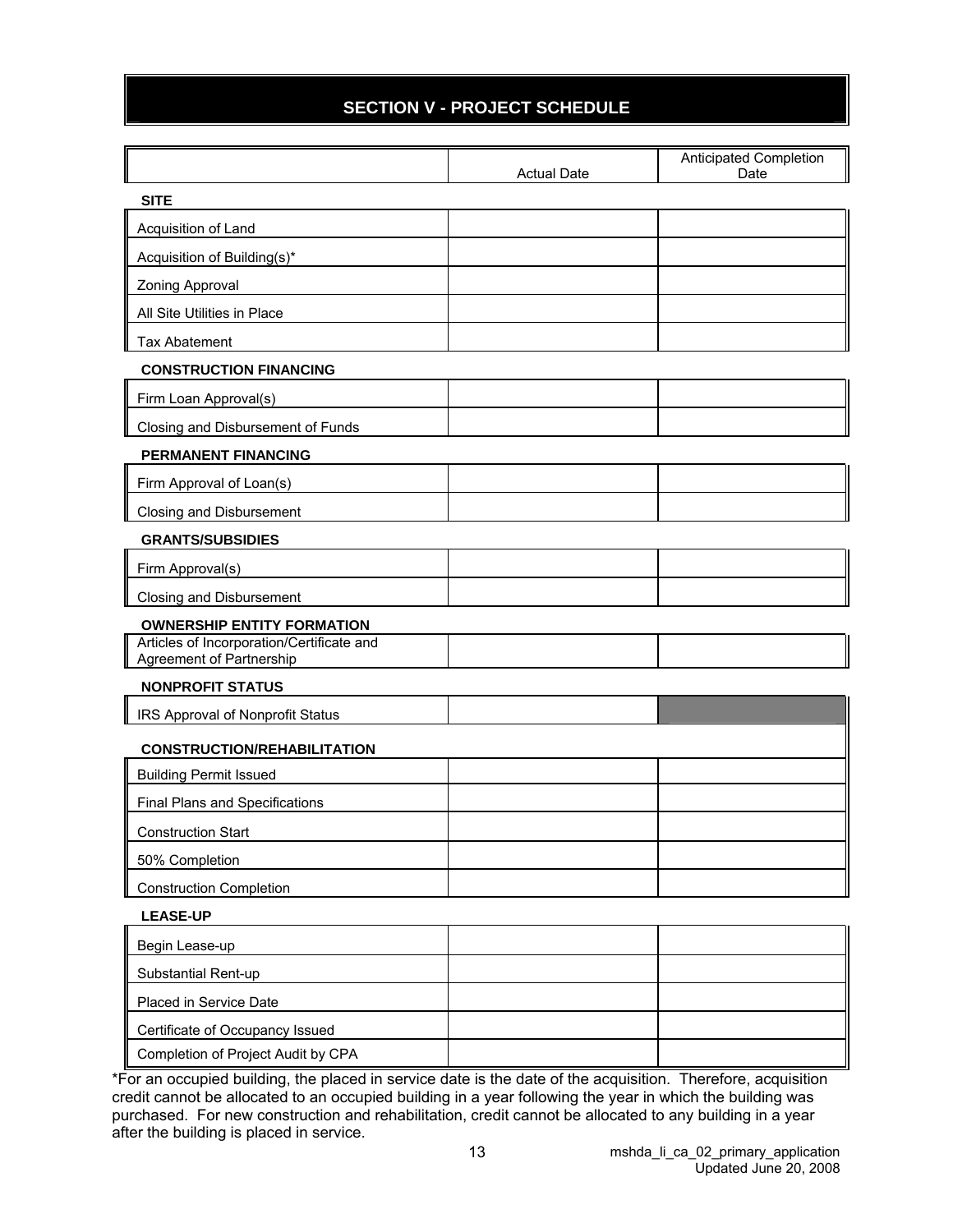#### **SECTION VI - DEVELOPMENT FINANCING**

#### **IF APPLYING FOR TAX CREDIT, THE OWNER MUST SUBMIT EVIDENCE THAT APPLICATIONS HAVE BEEN SUBMITTED FOR ALL FINANCING SOURCES.**

#### **PART A. SUBSIDIES AND GRANTS**

- 1. Will the project receive local governmental support in the form of tax abatement? (Attach as Exhibit 15) Yes. Name of governmental unit:
	- $\Box$  No.
- 2. Will the project receive local subsidies or any type of local governmental financial support?  $\Box$  Yes. Describe and indicate the amount:  $\Box$  No.

Complete the following: (List all Federal, State and Local Funding)

| Funding                       | <b>Funding Amount</b> | Source | % of Total Cost |
|-------------------------------|-----------------------|--------|-----------------|
| <b>Tax-exempt Financing</b>   | \$                    |        | %               |
| <b>MSHDA Other (Describe:</b> | $\frac{1}{2}$         |        | %               |
| <b>RHS Financing</b>          | \$                    |        | %               |
| <b>HOME Program</b>           | \$                    |        | %               |
| AHP (Federal Home Loan Bank)  | $\frac{1}{2}$         |        | %               |
| Other: (Describe)             | \$                    |        | $\%$            |
|                               |                       |        |                 |
| <b>TOTAL</b>                  | \$                    |        | %               |

- 3. If **federal funding** is to be used in connection with the project, describe its use:
	- **Primary Loan**
	- □ Operating Subsidy
	- $\Box$  Acquisition

#### 4. Will any grants be used in connection with the project?

 Yes. Complete the following: AMOUNT RESERVES AND SOURCE

No.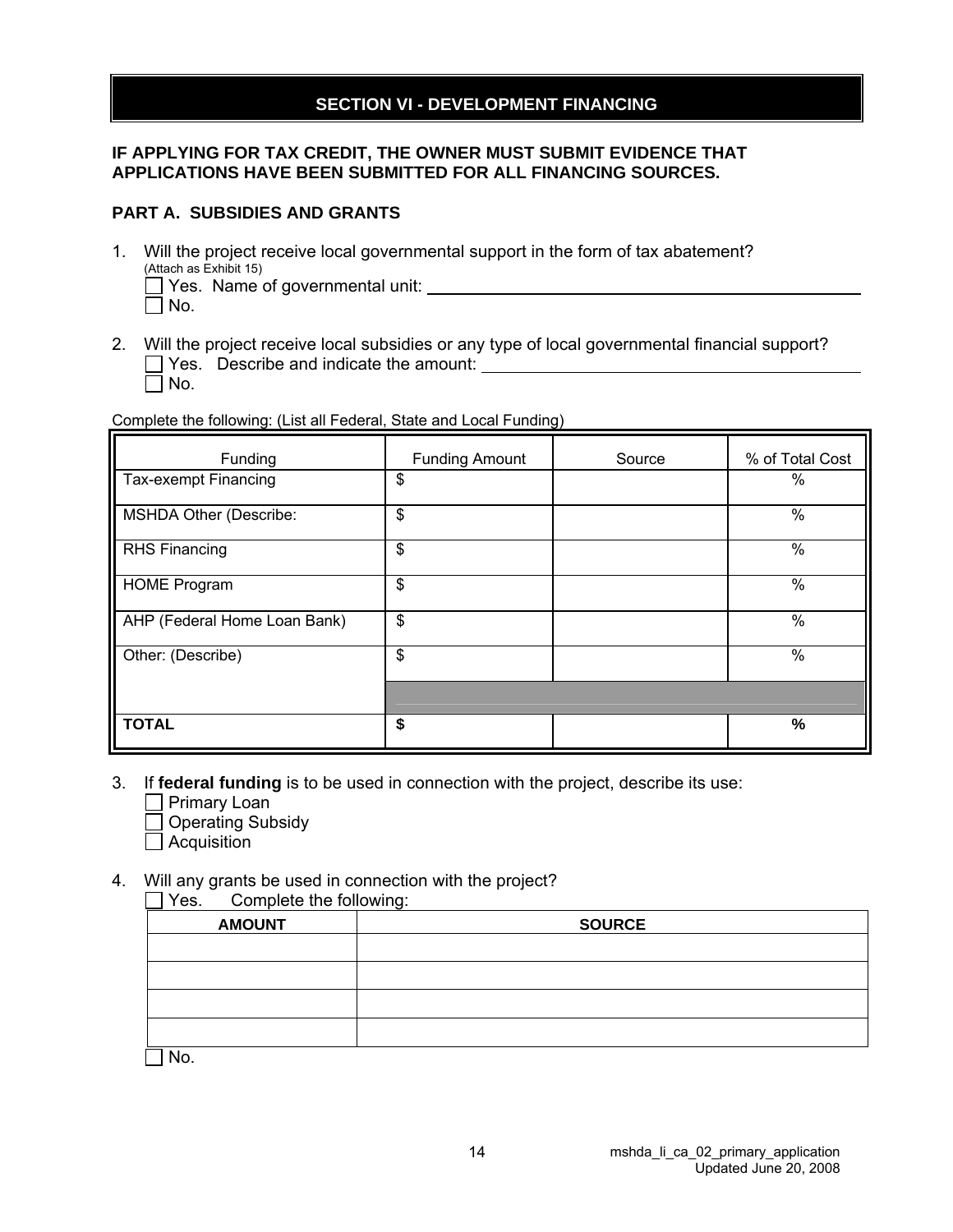5. Will any forgivable loans be used in connection with the project?

| Complete the following:<br>Yes. |               |
|---------------------------------|---------------|
| <b>AMOUNT</b>                   | <b>SOURCE</b> |
|                                 |               |
|                                 |               |
|                                 |               |
|                                 |               |
|                                 |               |

6. Will the project receive CDBG funding?

|    | Yes.       | A. Amount:                                                                                                                                                                                                                                                                                                                                                         |
|----|------------|--------------------------------------------------------------------------------------------------------------------------------------------------------------------------------------------------------------------------------------------------------------------------------------------------------------------------------------------------------------------|
|    |            | B. Describe any programmatic income and rent restrictions:                                                                                                                                                                                                                                                                                                         |
|    |            | % of units $@ \_\_\_\%$ of $\_\_\_\%$ median income.                                                                                                                                                                                                                                                                                                               |
|    |            | C. Is this a grant or loan?                                                                                                                                                                                                                                                                                                                                        |
|    |            | D. Indicate source of funds:                                                                                                                                                                                                                                                                                                                                       |
|    | $\Box$ No. |                                                                                                                                                                                                                                                                                                                                                                    |
| 7. |            | Does this project have an RHS 538 Loan Guarantee?<br>Yes<br>No.                                                                                                                                                                                                                                                                                                    |
| 8. |            | Are any of the buildings in the project the subject of non-qualified non-recourse financing?<br>$\Box$ Yes. Amount of Financing:<br>Explain: Explaint and the state of the state of the state of the state of the state of the state of the state of the state of the state of the state of the state of the state of the state of the state of the state of the s |

 $\Box$  No.

## **PART B. SOURCES OF FUNDS**

**1. EXISTING FINANCING**: (For projects involving acquisition and the assumption of existing mortgage(s), provide the information requested below for each existing loan or grant.)

| LOAN #1:                              |                                                                                   |  |
|---------------------------------------|-----------------------------------------------------------------------------------|--|
|                                       |                                                                                   |  |
|                                       |                                                                                   |  |
|                                       |                                                                                   |  |
|                                       |                                                                                   |  |
|                                       | Current Principal:\$                                                              |  |
|                                       | Annual Percentage Interest Rate: _____________ % Original Term: _________________ |  |
|                                       |                                                                                   |  |
| Assumption of Existing Loan?          |                                                                                   |  |
| Yes. Date of Assumption:              |                                                                                   |  |
| No.                                   |                                                                                   |  |
|                                       |                                                                                   |  |
| LOAN #2:                              |                                                                                   |  |
|                                       |                                                                                   |  |
|                                       |                                                                                   |  |
|                                       |                                                                                   |  |
|                                       | Term Remaining: _________________                                                 |  |
|                                       | Current Principal:\$                                                              |  |
|                                       | Annual Percentage Interest Rate: _____________% Original Term: __________________ |  |
|                                       |                                                                                   |  |
| Assumption of Existing Loan?          |                                                                                   |  |
| Yes. Date of Assumption: ____________ |                                                                                   |  |
| No.                                   |                                                                                   |  |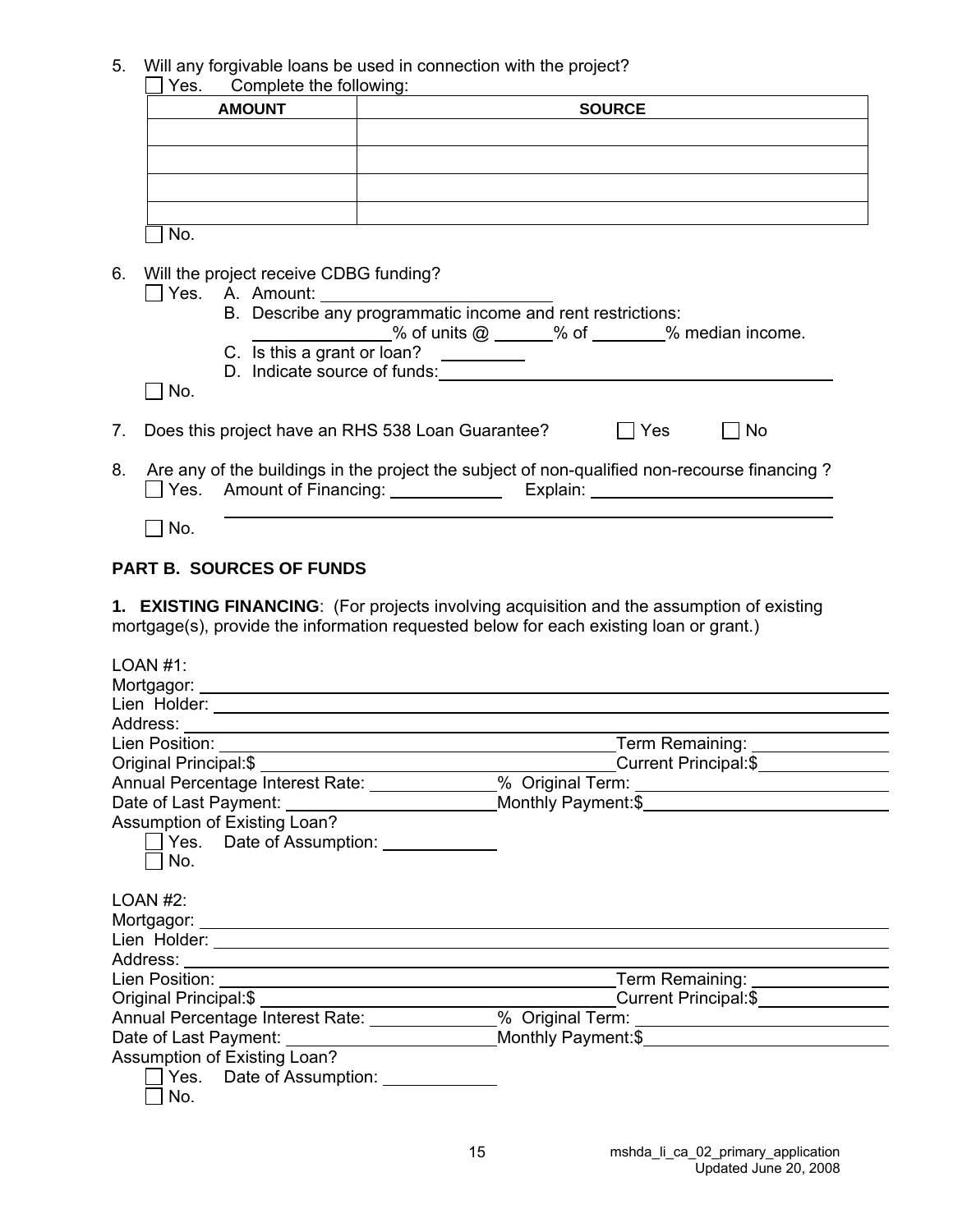#### 2. **CONSTRUCTION FINANCING** – Please include all sources of funds that will be used for construction or rehabilitation.

|              |                     |      |                                    |     | Type of Source * |                 |            |                                        |                   |                           |                  |                  |                 |      |         | Type Financing*            |          |            |                   |                     |                           |
|--------------|---------------------|------|------------------------------------|-----|------------------|-----------------|------------|----------------------------------------|-------------------|---------------------------|------------------|------------------|-----------------|------|---------|----------------------------|----------|------------|-------------------|---------------------|---------------------------|
| Source Name  | ond<br>≃<br>Taxable | CDBG | ल<br>entiona<br>$\frac{8}{5}$<br>ပ | RHS | HOME             | Equity<br>Owner | Tax Exempt | Other ***<br>(Explanation<br>Required) | Funding<br>Amount | Annual<br>Debt<br>Service | Interest<br>Rate | Term in<br>Years | Amort<br>Period | BMIR | Balloon | cement<br>Credit<br>Enhano | Deferred | Forgivable | Amort<br>neo<br>ᆜ | Equity<br>wner<br>0 | $\ast$<br>$\ast$<br>Other |
|              |                     |      |                                    |     |                  |                 |            |                                        |                   |                           |                  |                  |                 |      |         |                            |          |            |                   |                     |                           |
|              |                     |      |                                    |     |                  |                 |            |                                        |                   |                           |                  |                  |                 |      |         |                            |          |            |                   |                     |                           |
|              |                     |      |                                    |     |                  |                 |            |                                        |                   |                           |                  |                  |                 |      |         |                            |          |            |                   |                     |                           |
|              |                     |      |                                    |     |                  |                 |            |                                        |                   |                           |                  |                  |                 |      |         |                            |          |            |                   |                     |                           |
|              |                     |      |                                    |     |                  |                 |            |                                        |                   |                           |                  |                  |                 |      |         |                            |          |            |                   |                     |                           |
|              |                     |      |                                    |     |                  |                 |            |                                        |                   |                           |                  |                  |                 |      |         |                            |          |            |                   |                     |                           |
| <b>TOTAL</b> |                     |      |                                    |     |                  |                 |            |                                        |                   |                           |                  |                  |                 |      |         |                            |          |            |                   |                     |                           |

#### 3. **PERMANENT FINANCING** – Do not include syndication proceeds.

|              |                 |      |                               | Type of Source * |      |                 |            |                                        |                   |                           |                  |                     |                 |      |         | Type Financing*      |          |            |       |                         |       |       |                          |
|--------------|-----------------|------|-------------------------------|------------------|------|-----------------|------------|----------------------------------------|-------------------|---------------------------|------------------|---------------------|-----------------|------|---------|----------------------|----------|------------|-------|-------------------------|-------|-------|--------------------------|
| Source Name  | Taxable<br>Bond | CDBG | <u>le</u> u<br>entior<br>Conv | RHS              | HOME | Owner<br>Equity | Tax Exempt | Other ***<br>(Explanation<br>Required) | Funding<br>Amount | Annual<br>Debt<br>Service | Interest<br>Rate | Term<br>in<br>Years | Amort<br>Period | BMIR | Balloon | Credit<br>Enhancemen | Deferred | Forgivable | Grant | <b>Amort</b><br>$L$ oan | Owner | Other | Yes<br>or<br>No<br>$***$ |
|              |                 |      |                               |                  |      |                 |            |                                        |                   |                           |                  |                     |                 |      |         |                      |          |            |       |                         |       |       |                          |
|              |                 |      |                               |                  |      |                 |            |                                        |                   |                           |                  |                     |                 |      |         |                      |          |            |       |                         |       |       |                          |
|              |                 |      |                               |                  |      |                 |            |                                        |                   |                           |                  |                     |                 |      |         |                      |          |            |       |                         |       |       |                          |
|              |                 |      |                               |                  |      |                 |            |                                        |                   |                           |                  |                     |                 |      |         |                      |          |            |       |                         |       |       |                          |
|              |                 |      |                               |                  |      |                 |            |                                        |                   |                           |                  |                     |                 |      |         |                      |          |            |       |                         |       |       |                          |
|              |                 |      |                               |                  |      |                 |            |                                        |                   |                           |                  |                     |                 |      |         |                      |          |            |       |                         |       |       |                          |
| <b>TOTAL</b> |                 |      |                               |                  |      |                 |            |                                        |                   |                           |                  |                     |                 |      |         |                      |          |            |       |                         |       |       |                          |

\*Choose only one category per source.

\*\*Financing used for Acquisition Only

\*\*\*Explain type of source:

\*\*\*\*Explain type of financing:

4. If applying for Tax Credit, will any of these funds be repaid with proceeds from the sale of the Tax Credit?<br>  $\Box$  Yes  $\Box$  No.

 $\Box$  No.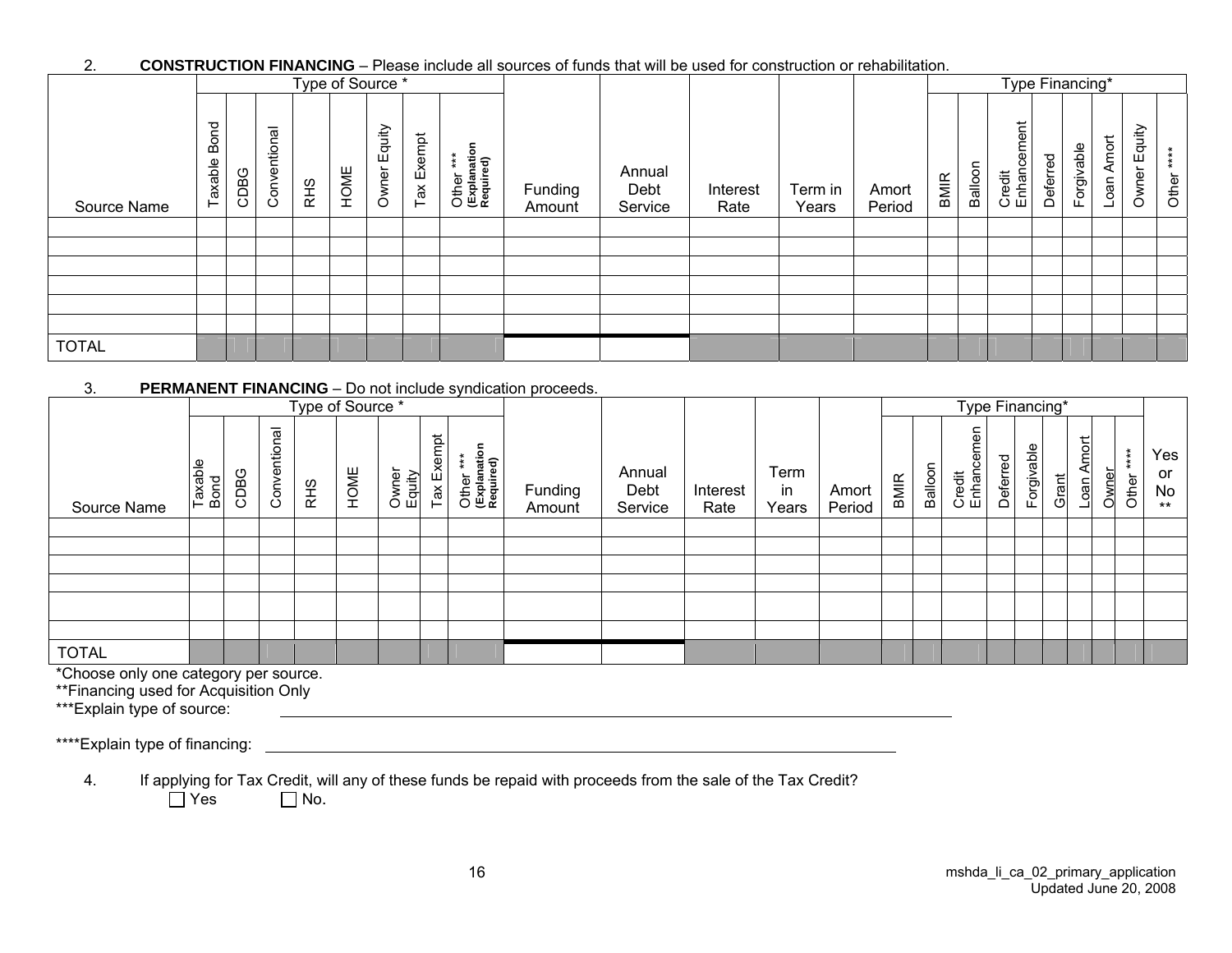## **SECTION VII - PROJECT COSTS**

In Column 1, list total costs. In Column 2, list the per unit cost. If applying for Tax Credit, the following instructions also apply: In Columns 3 and 4, list the amounts (or appropriate portion thereof) from Column 1 if they are includible in basis and the 4% credit is applicable. In Column 5, list the actual costs from Column 1 which are includible in basis for the 9% credit. (For example, if the project is federally subsidized and therefore eligible for 4% credit, all eligible basis costs should be in Columns 3 and  $4.1$ 

| $_{\text{Dasis}}$ costs should be in Coldmins 5 and 4.<br>For projects applying for Tax Credits, if the<br>project consists of both new construction<br>and acquisition rehab, costs must be<br>shown separately. | Column 1   | Column <sub>2</sub>     |                    | Columns 3 & 4<br>Eligible Basis - 4% Credit<br><b>LIHTC Projects Only</b> | Column 5<br><b>Eligible Basis</b><br>9% Credit<br><b>LIHTC Only</b> |
|-------------------------------------------------------------------------------------------------------------------------------------------------------------------------------------------------------------------|------------|-------------------------|--------------------|---------------------------------------------------------------------------|---------------------------------------------------------------------|
|                                                                                                                                                                                                                   | <b>TDC</b> | <b>Per Unit</b><br>Cost | <b>Acquisition</b> | Rehabilitation<br>/New<br>Construction                                    | Rehabilitation<br>/New<br>Construction                              |
| <b>LAND</b>                                                                                                                                                                                                       |            |                         |                    |                                                                           |                                                                     |
| <b>Land Purchase</b>                                                                                                                                                                                              |            |                         |                    |                                                                           |                                                                     |
| Closing/Title & Recording                                                                                                                                                                                         |            |                         |                    |                                                                           |                                                                     |
| Real Estate Expenses                                                                                                                                                                                              |            |                         |                    |                                                                           |                                                                     |
| Other Land Related Expenses/Impact Fees*                                                                                                                                                                          |            |                         |                    |                                                                           |                                                                     |
| <b>SUBTOTAL</b>                                                                                                                                                                                                   |            |                         |                    |                                                                           |                                                                     |
| <b>BUILDING ACQUISITION</b>                                                                                                                                                                                       |            |                         |                    |                                                                           |                                                                     |
| <b>Existing Structures</b>                                                                                                                                                                                        |            |                         |                    |                                                                           |                                                                     |
| Demolition (Exterior)                                                                                                                                                                                             |            |                         |                    |                                                                           |                                                                     |
| Other, Describe:                                                                                                                                                                                                  |            |                         |                    |                                                                           |                                                                     |
| <b>SUBTOTAL</b>                                                                                                                                                                                                   |            |                         |                    |                                                                           |                                                                     |
| <b>SITE WORK</b>                                                                                                                                                                                                  |            |                         |                    |                                                                           |                                                                     |
| On Site*                                                                                                                                                                                                          |            |                         |                    |                                                                           |                                                                     |
| Off Site Improvement*                                                                                                                                                                                             |            |                         |                    |                                                                           |                                                                     |
| Other: (Describe)                                                                                                                                                                                                 |            |                         |                    |                                                                           |                                                                     |
| <b>SUBTOTAL</b><br><b>NEW CONSTRUCTION/REHAB</b>                                                                                                                                                                  |            |                         |                    |                                                                           |                                                                     |
| New Structures (**See below)                                                                                                                                                                                      |            |                         |                    |                                                                           |                                                                     |
| Rehabilitation (**See below)                                                                                                                                                                                      |            |                         |                    |                                                                           |                                                                     |
| Garages/Carports <sup>1</sup>                                                                                                                                                                                     |            |                         |                    |                                                                           |                                                                     |
| Laundry Facilities <sup>1</sup>                                                                                                                                                                                   |            |                         |                    |                                                                           |                                                                     |
| <b>Accessory Building</b>                                                                                                                                                                                         |            |                         |                    |                                                                           |                                                                     |
| Pool <sup>1</sup>                                                                                                                                                                                                 |            |                         |                    |                                                                           |                                                                     |
| General Requirements <sup>2</sup>                                                                                                                                                                                 |            |                         |                    |                                                                           |                                                                     |
| Builder Overhead <sup>2</sup>                                                                                                                                                                                     |            |                         |                    |                                                                           |                                                                     |
| Builder Profit <sup>2</sup>                                                                                                                                                                                       |            |                         |                    |                                                                           |                                                                     |
| <b>Construction Contingency</b>                                                                                                                                                                                   |            |                         |                    |                                                                           |                                                                     |
| Other: (Describe)                                                                                                                                                                                                 |            |                         |                    |                                                                           |                                                                     |
| <b>SUBTOTAL</b>                                                                                                                                                                                                   |            |                         |                    |                                                                           |                                                                     |

**\*For LIHTC projects, refer to Tab X for IRS guidance regarding inclusion of these items in eligible basis. \*\*Costs for commercial space cannot be included in eligible basis.**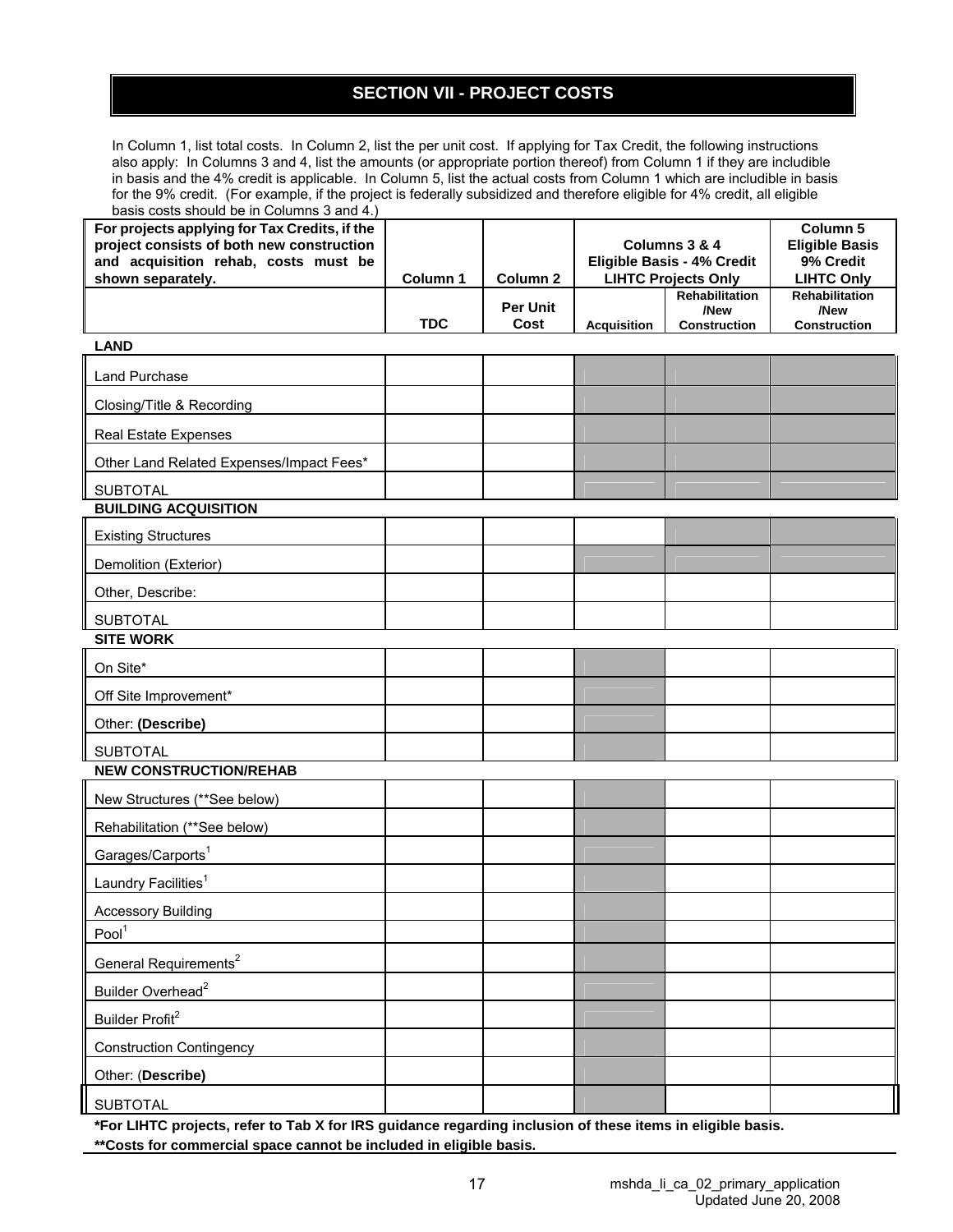| For projects applying for Tax Credits, if the<br>project consists of both new construction<br>and acquisition rehab, costs must be<br>shown separately. | Column 1   | Column 2                |                    | Columns 3 & 4<br>Eligible Basis - 4% Credit<br><b>LIHTC Projects Only</b> | Column 5<br><b>Eligible Basis</b><br>9% Credit<br><b>LIHTC Only</b> |
|---------------------------------------------------------------------------------------------------------------------------------------------------------|------------|-------------------------|--------------------|---------------------------------------------------------------------------|---------------------------------------------------------------------|
|                                                                                                                                                         | <b>TDC</b> | <b>Per Unit</b><br>Cost | <b>Acquisition</b> | <b>Rehabilitation</b><br>/New<br><b>Construction</b>                      | <b>Rehabilitation</b><br>/New<br><b>Construction</b>                |

| <b>PROFESSIONAL FEES</b> |  |
|--------------------------|--|
|--------------------------|--|

| Design Architect*                 |  |  |  |
|-----------------------------------|--|--|--|
| <b>Supervisory Architect</b>      |  |  |  |
| Real Estate Attorney*             |  |  |  |
| Engineer/Survey*                  |  |  |  |
| Tap Fees/Soil Borings*            |  |  |  |
| Permits & Fees                    |  |  |  |
| Other, Describe:                  |  |  |  |
| <b>SUBTOTAL</b>                   |  |  |  |
| <b>INTERIM CONSTRUCTION COSTS</b> |  |  |  |
| Hazard Insurance                  |  |  |  |
| Liability Insurance               |  |  |  |
| Interest*                         |  |  |  |
| Loan Origination Fee*             |  |  |  |
| Loan Enhancement                  |  |  |  |
| Title & Recording                 |  |  |  |
| <b>Legal Fees</b>                 |  |  |  |
| Taxes                             |  |  |  |
| Other, Describe:                  |  |  |  |
| <b>SUBTOTAL</b>                   |  |  |  |
| <b>PERMANENT FINANCING</b>        |  |  |  |
| <b>Bond Premium</b>               |  |  |  |
| <b>Credit Report</b>              |  |  |  |
| Loan Origination Fee              |  |  |  |
| Loan Credit Enhancement           |  |  |  |
| Title & Recording                 |  |  |  |
| <b>Legal Fees</b>                 |  |  |  |
| Taxes                             |  |  |  |
| Other: (Describe)                 |  |  |  |
| <b>SUBTOTAL</b>                   |  |  |  |

**\*For LIHTC projects, refer to Tab X for IRS guidance regarding inclusion of these items in eligible basis.**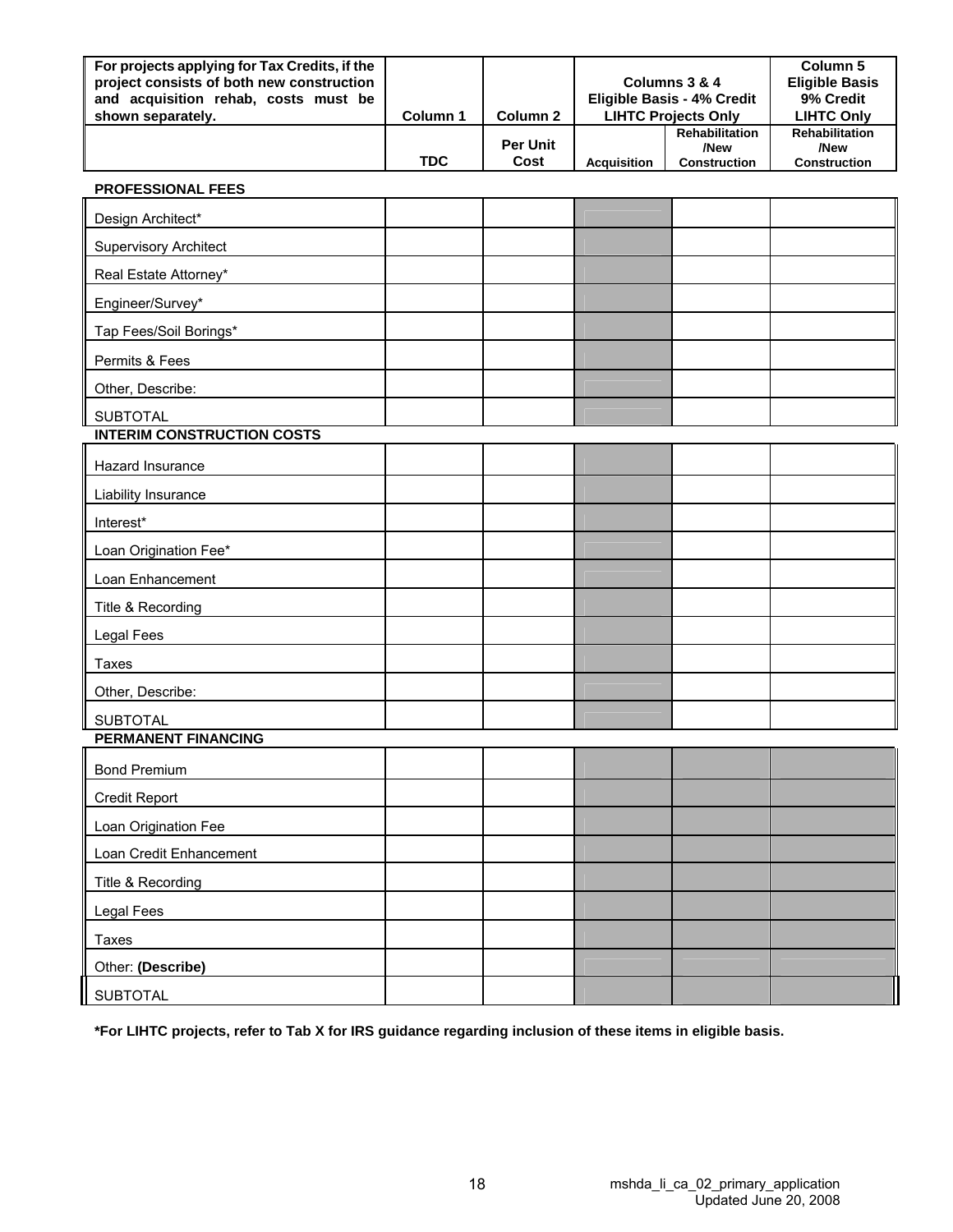| For projects applying for Tax Credits, if the<br>project consists of both new construction<br>and acquisition rehab, costs must be |            |                         |                            | Columns 3 & 4<br>Eligible Basis - 4% Credit          |                                                      |
|------------------------------------------------------------------------------------------------------------------------------------|------------|-------------------------|----------------------------|------------------------------------------------------|------------------------------------------------------|
| shown separately.                                                                                                                  | Column 1   | Column 2                | <b>LIHTC Projects Only</b> | <b>LIHTC Only</b>                                    |                                                      |
|                                                                                                                                    | <b>TDC</b> | <b>Per Unit</b><br>Cost | <b>Acquisition</b>         | <b>Rehabilitation</b><br>/New<br><b>Construction</b> | <b>Rehabilitation</b><br>/New<br><b>Construction</b> |
|                                                                                                                                    |            |                         |                            |                                                      |                                                      |

| <b>OTHER COSTS</b>                        |  |  |  |
|-------------------------------------------|--|--|--|
| Feasibility Study*                        |  |  |  |
| Market Study*                             |  |  |  |
| Environmental Study*                      |  |  |  |
| Tax Credit Fees <sup>3</sup>              |  |  |  |
| Compliance Fees <sup>4</sup>              |  |  |  |
| Marketing/Rent-up                         |  |  |  |
| Cost Certification                        |  |  |  |
| Bridge Loan Exp.<br>(During Construction) |  |  |  |
| Other: (Describe)                         |  |  |  |
| <b>SUBTOTAL</b>                           |  |  |  |
| <b>SYNDICATION COSTS</b>                  |  |  |  |
| Organizational                            |  |  |  |
| <b>Bridge Loan</b>                        |  |  |  |
| Tax Opinion                               |  |  |  |
| PV Adjustment                             |  |  |  |
| Other: (Describe)                         |  |  |  |
| <b>SUBTOTAL</b>                           |  |  |  |
| <b>DEVELOPER</b>                          |  |  |  |
| Developer Overhead <sup>2</sup> *         |  |  |  |
| Developer Fee <sup>2</sup> *              |  |  |  |
| Consultant Fee <sup>2</sup>               |  |  |  |
| <b>SUBTOTAL</b>                           |  |  |  |
| <b>PROJECT RESERVES</b>                   |  |  |  |
| Rent Up Reserves                          |  |  |  |
| <b>Operating Reserves</b>                 |  |  |  |
| <b>Replacement Reserves</b>               |  |  |  |
| Other: (Describe)                         |  |  |  |
| <b>SUBTOTAL</b>                           |  |  |  |
| <b>TOTAL</b>                              |  |  |  |

**\*For LIHTC projects, refer to Tab X for IRS guidance regarding inclusion of these items in eligible basis.**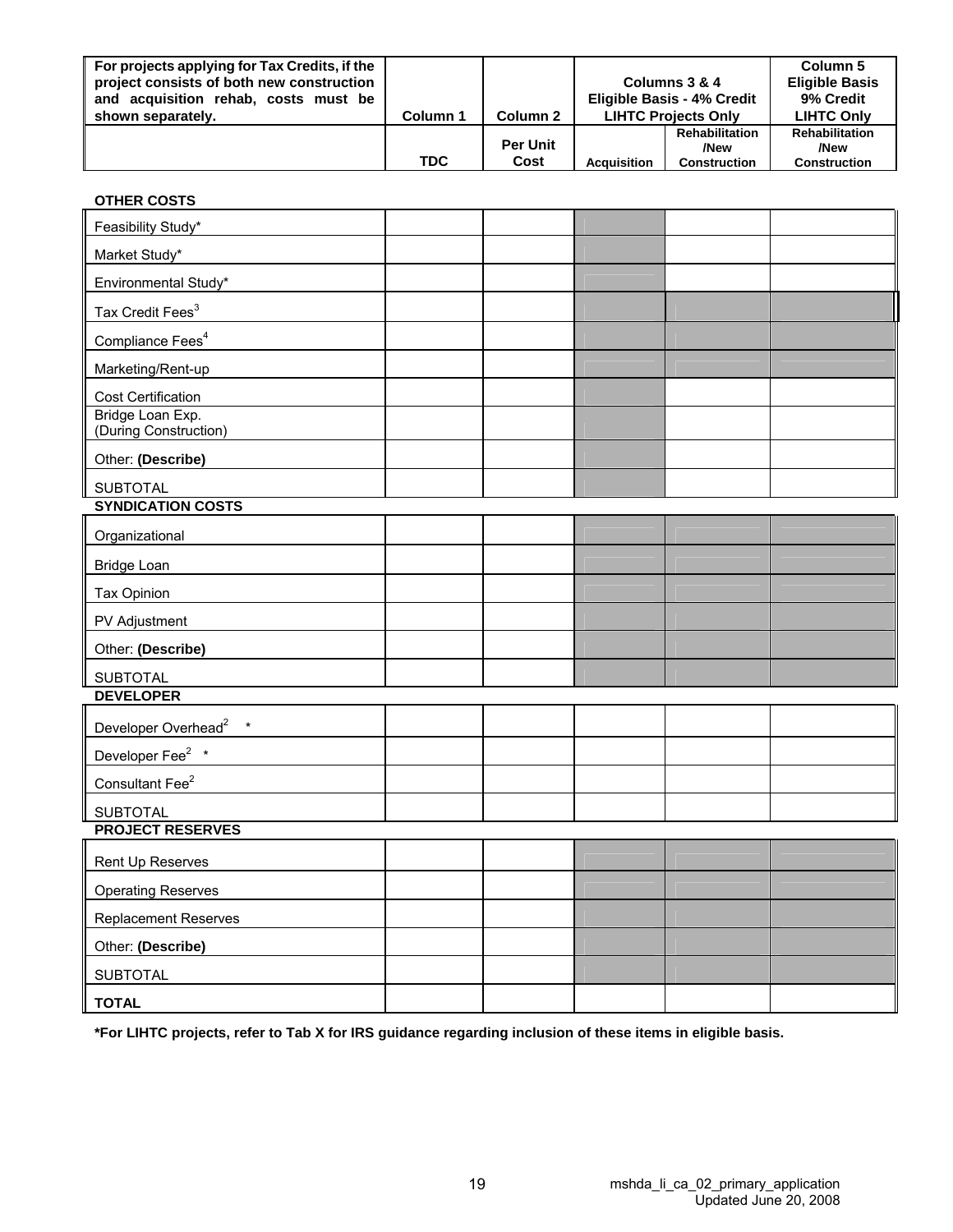| For projects applying for Tax Credits, if the<br>project consists of both new construction<br>and acquisition rehab, costs must be<br>shown separately.                                                                                                                                                                                             | Column 1   | Column 2                    |                                         | Columns 3 & 4<br><b>Eligible Basis - 4% Credit</b><br><b>LIHTC Projects Only</b> | Column 5<br><b>Eligible Basis</b><br>9% Credit<br><b>LIHTC Only</b> |
|-----------------------------------------------------------------------------------------------------------------------------------------------------------------------------------------------------------------------------------------------------------------------------------------------------------------------------------------------------|------------|-----------------------------|-----------------------------------------|----------------------------------------------------------------------------------|---------------------------------------------------------------------|
|                                                                                                                                                                                                                                                                                                                                                     | <b>TDC</b> | <b>Per Unit</b><br>Cost     | <b>Acquisition</b>                      | <b>Rehabilitation</b><br>/New<br><b>Construction</b>                             | Rehabilitation<br>/New<br><b>Construction</b>                       |
| <b>TOTAL (From Page 19)</b>                                                                                                                                                                                                                                                                                                                         |            |                             |                                         |                                                                                  |                                                                     |
| Complete only if applying<br>for Tax Credit: LESS:                                                                                                                                                                                                                                                                                                  |            |                             |                                         |                                                                                  |                                                                     |
| <b>Grant Proceeds</b>                                                                                                                                                                                                                                                                                                                               |            |                             |                                         |                                                                                  |                                                                     |
| Amount of Federal Historic Credit <sup>5</sup>                                                                                                                                                                                                                                                                                                      |            |                             |                                         |                                                                                  |                                                                     |
| Amount of Non-Qualified<br>Non-Recourse Financing                                                                                                                                                                                                                                                                                                   |            |                             |                                         |                                                                                  |                                                                     |
| Amount of Excess Portion of Higher Quality<br>Units                                                                                                                                                                                                                                                                                                 |            |                             |                                         |                                                                                  |                                                                     |
| <b>TOTAL ELIGIBLE BASIS</b>                                                                                                                                                                                                                                                                                                                         |            |                             |                                         |                                                                                  |                                                                     |
| x 130% - Qualified Census Tract <sup>6</sup>                                                                                                                                                                                                                                                                                                        |            |                             |                                         |                                                                                  |                                                                     |
| <b>x APPLICABLE FRACTION<sup>7</sup></b>                                                                                                                                                                                                                                                                                                            |            |                             |                                         |                                                                                  |                                                                     |
| <b>TOTAL QUALIFIED BASIS</b>                                                                                                                                                                                                                                                                                                                        |            |                             |                                         |                                                                                  |                                                                     |
| <b>x APPLICABLE PERCENTAGE</b><br>(4% OR 9%) CREDIT                                                                                                                                                                                                                                                                                                 |            |                             |                                         |                                                                                  |                                                                     |
| <b>TOTAL ANNUAL TAX CREDIT</b><br><b>REQUESTED</b>                                                                                                                                                                                                                                                                                                  |            |                             |                                         |                                                                                  |                                                                     |
|                                                                                                                                                                                                                                                                                                                                                     |            |                             |                                         |                                                                                  |                                                                     |
| <b>FUNDING GAP CALCULATION</b>                                                                                                                                                                                                                                                                                                                      |            |                             |                                         | <b>EQUITY CALCULATION</b>                                                        |                                                                     |
| <b>Total Development Cost</b>                                                                                                                                                                                                                                                                                                                       |            |                             | Total Eligible Annual Credit 4% plus 9% |                                                                                  | \$                                                                  |
| <b>Less Syndication Costs</b>                                                                                                                                                                                                                                                                                                                       |            | X Equity % Value            |                                         |                                                                                  |                                                                     |
| Less Total Sources Based on Documentation                                                                                                                                                                                                                                                                                                           |            |                             |                                         |                                                                                  | X <sub>10</sub>                                                     |
| FUNDING GAP                                                                                                                                                                                                                                                                                                                                         |            | Ten Year \$ Value of Credit |                                         |                                                                                  | \$                                                                  |
| □ Federal and/or State Historic Credit and/or Brownfield Credit \$_______ X \$.85 = \$_____________Amount of Historic                                                                                                                                                                                                                               |            |                             |                                         |                                                                                  |                                                                     |
| The 10 yr credit value of \$_________________ is less than the funding gap \$__________. Up to a maximum of 70%<br>funding gap. The remaining funding gap \$______________ (funding gap minus 10 yr credit value) CAN/CANNOT<br>be covered by 70% of the developer's fee plus overhead.                                                             |            |                             |                                         |                                                                                  |                                                                     |
| The 10yr credit value of \$______________________ Is greater than the funding gap \$_____________. Therefore, the<br>Annual Credit Amount is reduced to (funding gap divided by equity value divided by 10) \$___________ with a 10<br>yr credit value of $\frac{1}{2}$ .                                                                           |            |                             |                                         |                                                                                  |                                                                     |
| Tax-exempt financing $\frac{2}{1}$ divided by aggregate basis (eligible basis + land) $\frac{2}{1}$ = $\frac{1}{2}$ = $\frac{1}{2}$ = $\frac{1}{2}$ (must be at least 50% to qualify for non-competitive tax credit).                                                                                                                               |            |                             |                                         |                                                                                  |                                                                     |
| Cost Per Unit \$__________(Final Adjusted TDC divided by number of units) Cannot Exceed HUD 221(d)(3) limits (Tab I).<br>If per unit cost is higher than \$90,000, the form on Page I-39 to calculate excess unit cost must be completed.<br>(This policy does not apply to developments processed under Corporation for Supportive Housing/MSHDA.) |            |                             |                                         |                                                                                  |                                                                     |

(**Must Be \$5,000 Per Unit / \$10,000 Per Unit For Projects Applying For Credit Under The Preservation** 

**Holdback**).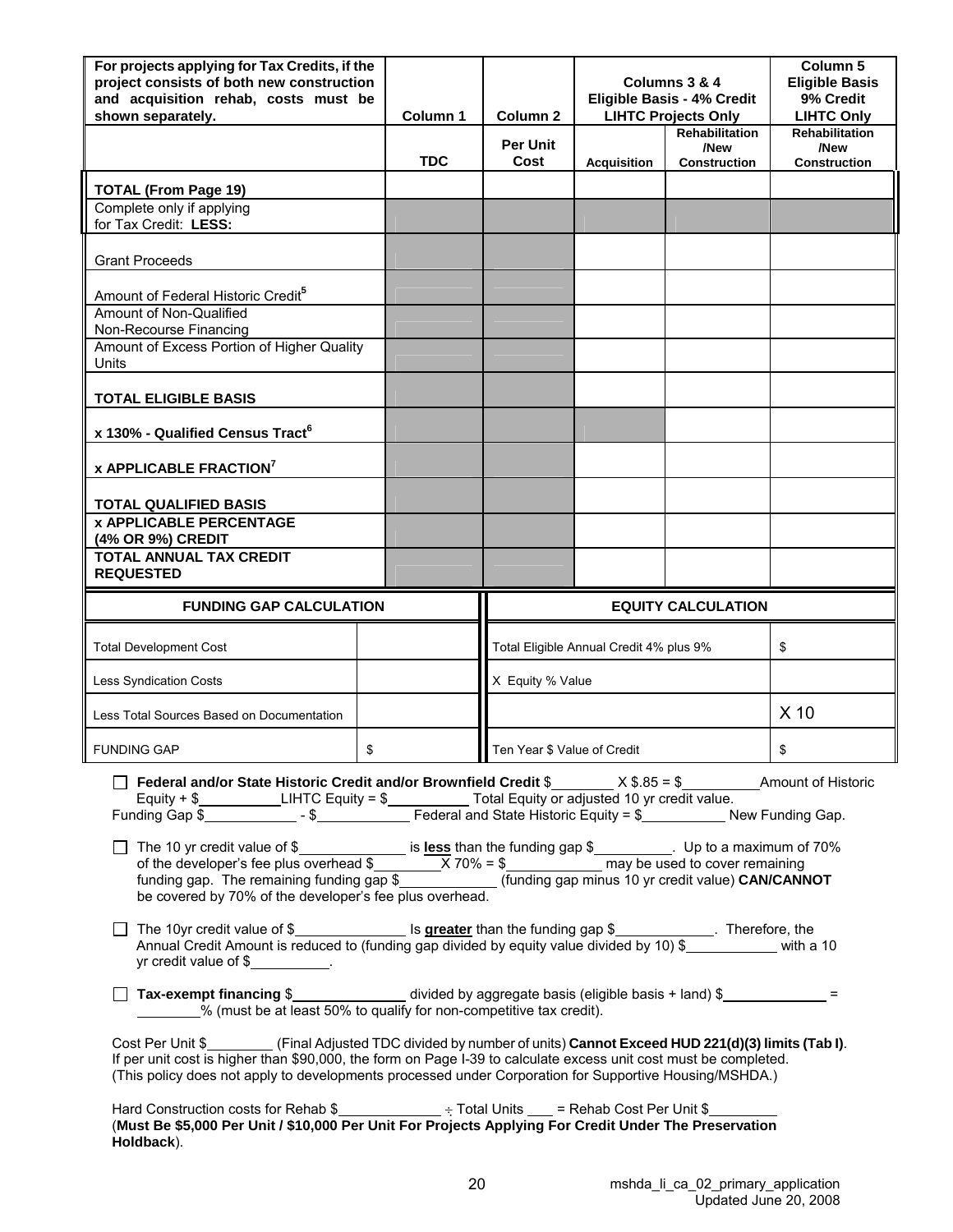#### **NOTE:**

- **\*** If there is a charge over and above rent for garages and carports, pool, use of community building or laundry facilities, the cost cannot be included in basis and the costs must be listed separately.
- <sup>2</sup> Fees cannot be included in cost of structures and are limited as follows:
	- **\*** Consultant Fees (excluding "consultants" normally used in the development process, such as market analysts, environmental consultants, etc) - must be included in and paid from the developer fee. - Development fees for projects will be the lesser of (i) \$1,000,000 (\$2,000,000 for projects using taxexempt bond financing), or (ii) the amount calculated as follows:
		- For acquisition/rehabilitation or preservation projects:
			- o Of 49 units or fewer, 15% of the total development cost minus its developer fee, developer overhead, and developer consultant fee (collectively, "Exclusions").
			- $\circ$  Of 50 units or more, (x) 10% of the total acquisition cost of land and building(s), plus (y) 15% of the total development costs less total acquisition cost of land and building(s) and Exclusions.
		- For new construction projects, 15% of total development costs minus Exclusions.

If an existing project is split into two or more projects, the aggregate developer fee for all projects cannot exceed \$1,000,000.

- **\*** For projects involving acquisition and rehabilitation, an amount equal to at least 5% of the acquisition cost of the land and building must be allocated to acquisition for purposes of attribution to the developer fee.
	- General Requirements 6% of construction contract, exclusive of builder profit, builder overhead, and general requirements.
	- Builder Overhead 2% of construction contract, exclusive of builder profit and builder overhead.
	- Builder Profit 6% of construction contract, exclusive of builder profit.
	- Projects of 49 units or less may aggregate general requirements, builder overhead, and builder profit to a maximum of 20% of the construction contract.
	- Construction Manager/Consultant fee when not included in the construction contract Maximum of \$50,000.
	- Underwriting standards apply to TDC and excess fees will be deducted from TDC when performing the gap calculation.
- $*3$ 3 Fees are computed by multiplying the annual tax credit reserved/requested by 6% plus application fee(s), **and cannot be included in basis.**
- $*^4$ <br>\*5 Fees are computed by multiplying \$450 by number of tax credit units, and cannot be included in basis.<br>Federal Historic Credit is subtracted from eligible basis, State Historic Credit and Brownfield Credit are not.
- 

**\*** 6 Applicable only to qualified census tracts as determined by the Department of Housing and Urban Development; projects with HOME funds loaned below the AFR that qualify for the 9% credit because 40% of the units will be reserved for tenants at 50% of area median do not qualify.

**\*** 7 Applicable fraction equals the lesser of the percentage of low income units or total percentage of low income square footage.

\*Pertains to Low Income Housing Tax Credit only.

**NOTE**: Certain costs of a building used as a community service facility that is located in a qualified census tract and that is designed to serve primarily individuals whose income is 60% or less of area median income may be included in eligible basis, provided that the costs included in basis does not exceed 10% of the total eligible basis in the building.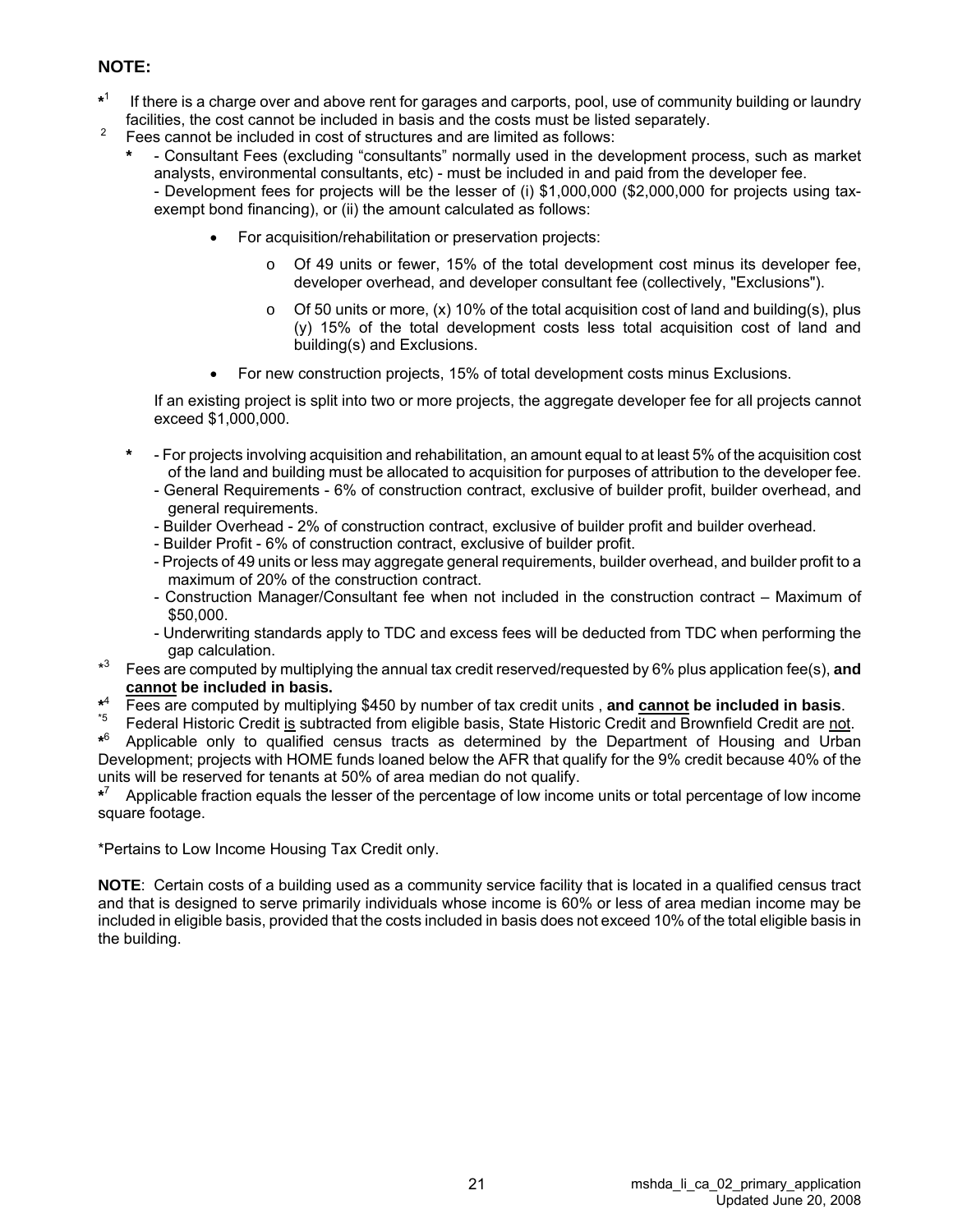## **SECTION VIII - ANNUAL PROJECT EXPENSE INFORMATION**

| <b>PART A. ADMINISTRATION</b>       | <b>Unit Costs</b> | <b>Project Costs</b> |
|-------------------------------------|-------------------|----------------------|
| Accounting                          |                   |                      |
| Advertising                         |                   |                      |
| Legal                               |                   |                      |
| <b>Leased Equipment</b>             |                   |                      |
| Management                          |                   |                      |
| Management Salaries & Payroll Taxes |                   |                      |
| <b>Model Apartment Rent</b>         |                   |                      |
| Office Supplies/Postage             |                   |                      |
| Telephone                           |                   |                      |
| <b>Annual Compliance Fees</b>       |                   |                      |
| Other: (Describe)                   |                   |                      |
| <b>Total Administrative Costs</b>   |                   |                      |

#### **PART B. OPERATING**

| Fuel (Heat/Water)               |  |
|---------------------------------|--|
| Electricity                     |  |
| Water/Sewer                     |  |
| Gas                             |  |
| Trash Removal                   |  |
| Security                        |  |
| Cable TV                        |  |
| Other: (Describe)               |  |
| <b>Total Operating Expenses</b> |  |

#### **PART C. MAINTENANCE**

| Elevator                           |  |
|------------------------------------|--|
| Extermination                      |  |
| Grounds                            |  |
| Repairs                            |  |
| Maintenance Salaries/Payroll Taxes |  |
| <b>Maintenance Supplies</b>        |  |
| Pool                               |  |
| Snow Removal                       |  |
| <b>Cleaning &amp; Decorating</b>   |  |
| Other: (Describe)                  |  |
| <b>Total Maintenance Expenses</b>  |  |

#### **PART D. FIXED**

| Real Estate Taxes           |  |
|-----------------------------|--|
| Payment in Lieu of Taxes    |  |
| Other Tax Assessment        |  |
| Insurance                   |  |
| Other: (Describe)           |  |
| <b>Total Fixed Expenses</b> |  |

#### **TOTAL PROJECT EXPENSES:**

#### **PART E. ANNUAL REPLACEMENT RESERVES**

**PART F. ANNUAL DEBT SERVICE**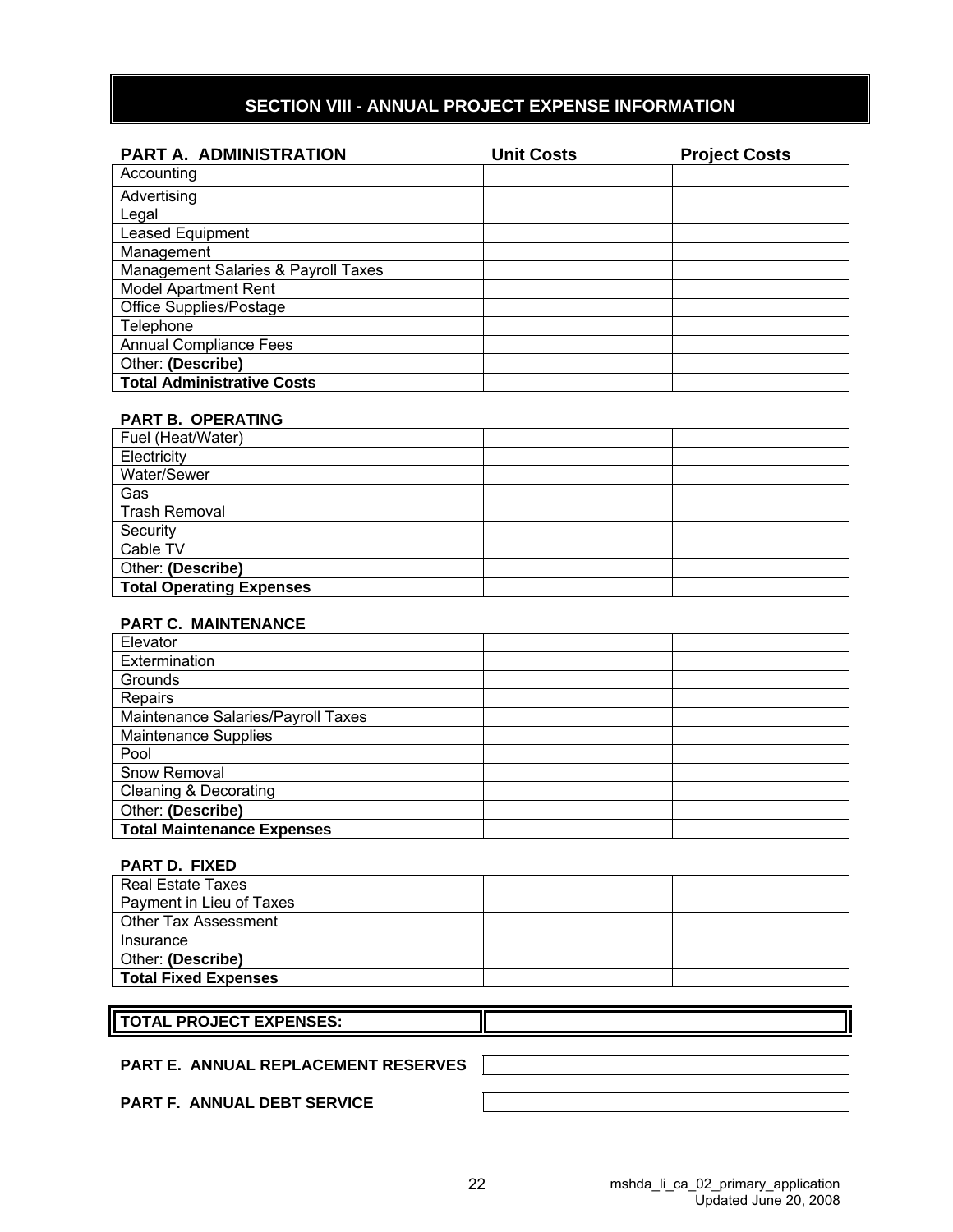## **SECTION IX - SOURCES AND USES STATEMENT**

Complete the following: (Name all sources and amounts here. Make sure they match permanent financing amounts on Page 16.)

| <b>NAME ALL SOURCES</b>                     | Amount |
|---------------------------------------------|--------|
| First Mortgage, Name:                       | \$     |
| Second Mortgage, Name:                      | \$     |
| Limited Partner Capital Contribution, Name: | S      |
| General Partner Capital Contribution, Name: | S      |
| Grant, Describe:                            | S      |
| Grant, Describe:                            | S      |
| Other, Describe:                            | \$     |
| Other, Describe:                            | S      |
| Other, Describe:                            | S      |
| *TOTAL                                      |        |

| <b>NAME ALL USES</b>                       | Amount |
|--------------------------------------------|--------|
| Acquisition                                | \$     |
| New Construction/Rehab                     | \$     |
| <b>Soft Costs</b>                          | \$     |
| <b>Financing Costs</b>                     | \$     |
| Reserves                                   | \$     |
| <b>Developer Proceeds</b>                  | \$     |
| Proceeds to Principal (Name of Principal): | \$     |
| Proceeds to Principal (Name of Principal): | \$     |
| Proceeds to Principal (Name of Principal): | \$     |
| Proceeds to Principal (Name of Principal): | \$     |
| Proceeds to Principal (Name of Principal): | \$     |
| Proceeds to Principal (Name of Principal): | \$     |
| Other, Describe:                           | \$     |
| Other, Describe:                           | \$     |
| *TOTAL                                     | \$     |

**\*TOTALS should equal one another and also match the total development cost shown on Page 20.**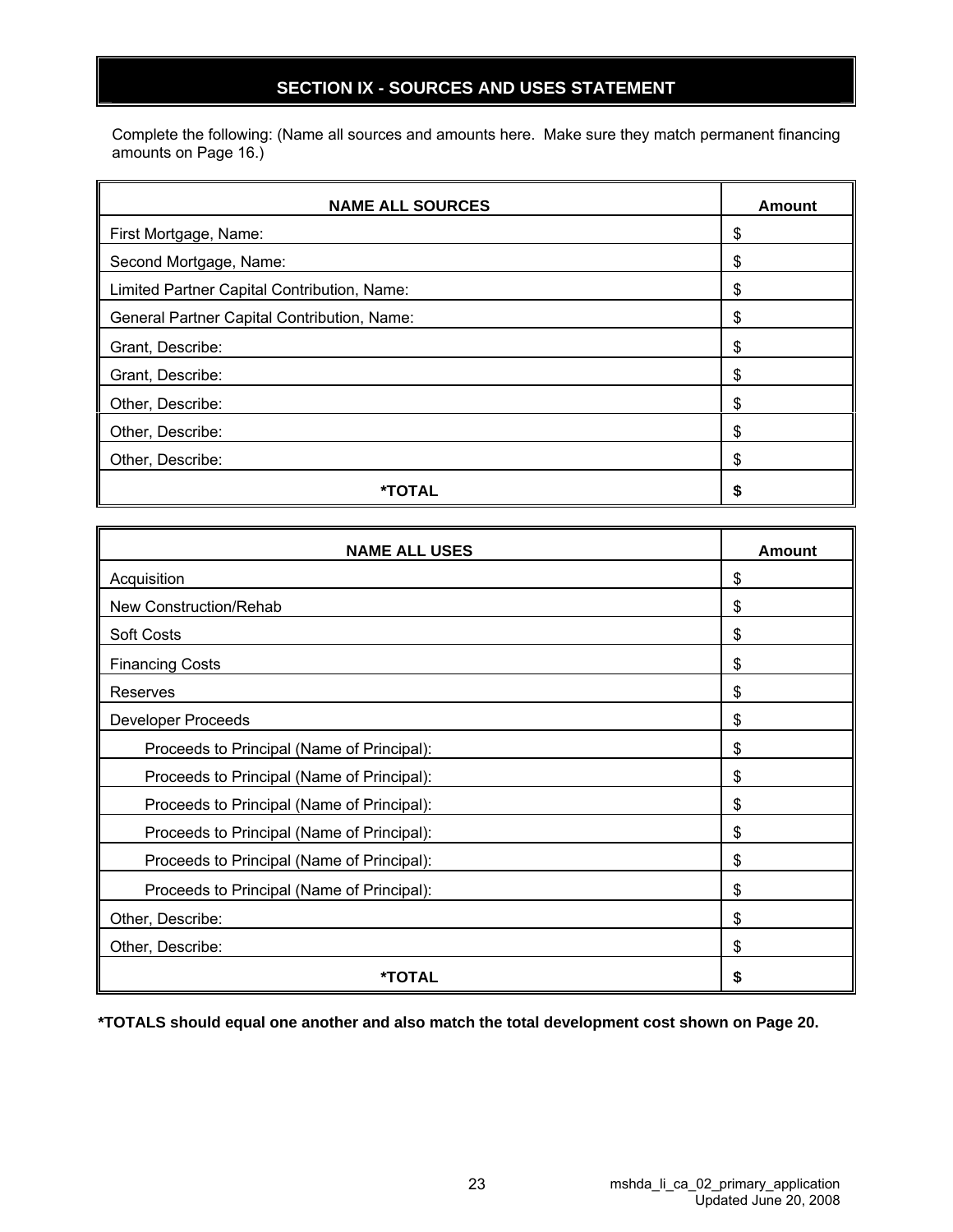## **SUBSTITUTIONS FOR THIS PAGE WILL NOT BE ACCEPTED**

#### **SECTION X - PROJECT PRO-FORMA**

| MUST BE CARRIED OUT TO MINIMUM AFFORDABILITY PERIOD OR FIFTEEN YEARS.                               |                   |                   |                          |                                |         |
|-----------------------------------------------------------------------------------------------------|-------------------|-------------------|--------------------------|--------------------------------|---------|
| Projected Annual Percentage Increase in Income:<br>Projected Annual Percentage Increase in Expenses |                   |                   | $%^*$<br>$\frac{0}{6}$ * | *See tab O for MSHDA standards |         |
| Projected Annual Vacancy Rate Percentage:                                                           |                   |                   | $%$ *                    |                                |         |
| Projected Annual Percentage Increase in Replacement Reserves:                                       |                   |                   | $%$ *                    |                                |         |
|                                                                                                     | Year 1            | Year <sub>2</sub> | Year 3                   | Year 4                         | Year 5  |
| Rental Income                                                                                       |                   |                   |                          |                                |         |
| Non-rental Income                                                                                   |                   |                   |                          |                                |         |
| Total Income**                                                                                      |                   |                   |                          |                                |         |
| Less Vacancy Amount                                                                                 |                   |                   |                          |                                |         |
| <b>Effective Gross Income</b>                                                                       |                   |                   |                          |                                |         |
| Less Operating Expenses***                                                                          |                   |                   |                          |                                |         |
| Net Income                                                                                          |                   |                   |                          |                                |         |
| Less Replacement Reserve                                                                            |                   |                   |                          |                                |         |
| Net Operating Income                                                                                |                   |                   |                          |                                |         |
| Less Debt Service                                                                                   |                   |                   |                          |                                |         |
| Cash Flow                                                                                           |                   |                   |                          |                                |         |
| Debt Coverage Ratio                                                                                 |                   |                   |                          |                                |         |
|                                                                                                     | Year <sub>6</sub> | Year 7            | Year <sub>8</sub>        | Year 9                         | Year 10 |
| Rental Income                                                                                       |                   |                   |                          |                                |         |
| Non-rental Income                                                                                   |                   |                   |                          |                                |         |
| Total Income**                                                                                      |                   |                   |                          |                                |         |
| Less Vacancy Amount                                                                                 |                   |                   |                          |                                |         |
| <b>Effective Gross Income</b>                                                                       |                   |                   |                          |                                |         |
| Less Operating Expenses***                                                                          |                   |                   |                          |                                |         |
| Net Income                                                                                          |                   |                   |                          |                                |         |
| Less Replacement Reserve                                                                            |                   |                   |                          |                                |         |
| Net Operating Income                                                                                |                   |                   |                          |                                |         |
| <b>Less Debt Service</b>                                                                            |                   |                   |                          |                                |         |
| Cash Flow                                                                                           |                   |                   |                          |                                |         |
| Debt Coverage Ratio                                                                                 |                   |                   |                          |                                |         |
|                                                                                                     | Year 11           | Year 12           | Year 13                  | Year 14                        | Year 15 |
| Rental Income                                                                                       |                   |                   |                          |                                |         |
| Non-rental Income                                                                                   |                   |                   |                          |                                |         |
| Total Income**                                                                                      |                   |                   |                          |                                |         |
| Less Vacancy Amount                                                                                 |                   |                   |                          |                                |         |
| <b>Effective Gross Income</b>                                                                       |                   |                   |                          |                                |         |
| Less Operating Expenses***                                                                          |                   |                   |                          |                                |         |
| Net Income                                                                                          |                   |                   |                          |                                |         |
| Less Replacement Reserve                                                                            |                   |                   |                          |                                |         |
| Net Operating Income                                                                                |                   |                   |                          |                                |         |
| Less Debt Service                                                                                   |                   |                   |                          |                                |         |
| Cash Flow                                                                                           |                   |                   |                          |                                |         |
| Debt Coverage Ratio                                                                                 |                   |                   |                          |                                |         |

\*\* Should match the total annual gross potential income on Page 11.

\*\*\* Should match the total project expenses on Page 22.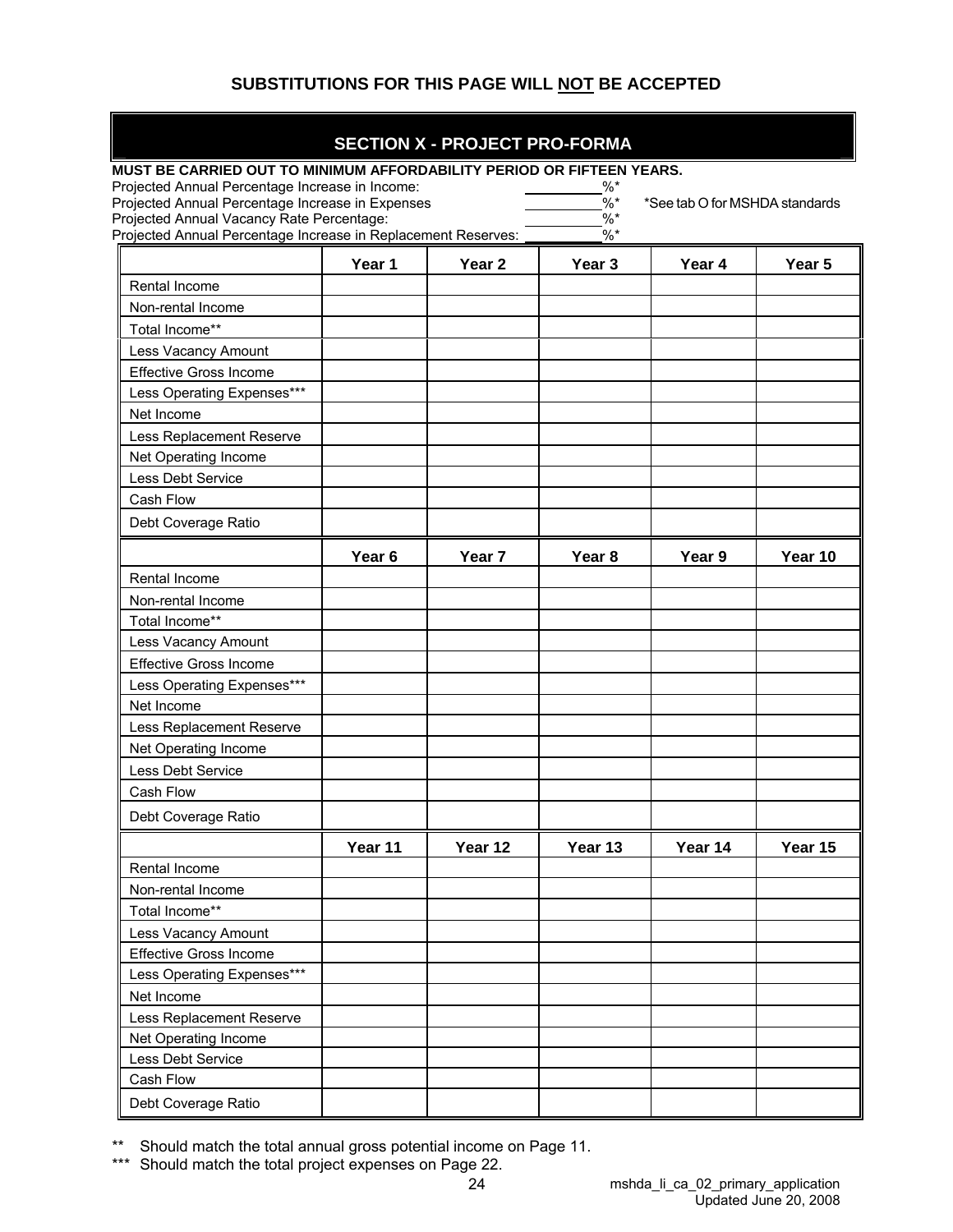## **OWNER/GENERAL PARTNER EXPERIENCE**

**This page must be included as Exhibit 11a**

| $\mathbf{1}$ .                                                                                                                                                                                                                                                     | <b>Owner/General Partner Name:</b> |                                                                                                       |  |                           |              |                                 |                                                                                                                                                     |                          |  |
|--------------------------------------------------------------------------------------------------------------------------------------------------------------------------------------------------------------------------------------------------------------------|------------------------------------|-------------------------------------------------------------------------------------------------------|--|---------------------------|--------------|---------------------------------|-----------------------------------------------------------------------------------------------------------------------------------------------------|--------------------------|--|
| Is the owner/general partner shown in #1 above listed In Item #4 on Page 5 of this application? $\Box$ Yes<br>$\Box$ No<br>2.<br>If you answered "No", explain the relationship between the owner shown on this exhibit to the owner on Page 5 of the application: |                                    |                                                                                                       |  |                           |              |                                 |                                                                                                                                                     |                          |  |
| 3.                                                                                                                                                                                                                                                                 |                                    | shown above to the information presented on Page 5 of this application will result in loss of points. |  |                           |              |                                 | Complete the chart below. If applying for Tax Credits, failure to fully complete this chart or clearly define the relationship between the owner(s) |                          |  |
|                                                                                                                                                                                                                                                                    |                                    |                                                                                                       |  |                           |              | Date of Ownership<br>(mm/dd/yy) |                                                                                                                                                     |                          |  |
|                                                                                                                                                                                                                                                                    | Name of<br><b>Project Owned</b>    | <b>City and State</b>                                                                                 |  | Number of<br><b>Units</b> | <b>Begin</b> | End                             | Date Last Placed in<br>Service (mm/dd/yy)                                                                                                           | <b>Type of Financing</b> |  |
| <b>EXAMPLE:</b><br>ABC Apts.                                                                                                                                                                                                                                       |                                    | Lansing, MI                                                                                           |  | $12 \overline{ }$         | 03/01/91     | 10/14/98                        | 05/01/93                                                                                                                                            | <b>MSHDA</b>             |  |
|                                                                                                                                                                                                                                                                    |                                    |                                                                                                       |  |                           |              |                                 |                                                                                                                                                     |                          |  |
|                                                                                                                                                                                                                                                                    |                                    |                                                                                                       |  |                           |              |                                 |                                                                                                                                                     |                          |  |
|                                                                                                                                                                                                                                                                    |                                    |                                                                                                       |  |                           |              |                                 |                                                                                                                                                     |                          |  |
|                                                                                                                                                                                                                                                                    |                                    |                                                                                                       |  |                           |              |                                 |                                                                                                                                                     |                          |  |
|                                                                                                                                                                                                                                                                    |                                    |                                                                                                       |  |                           |              |                                 |                                                                                                                                                     |                          |  |
|                                                                                                                                                                                                                                                                    |                                    |                                                                                                       |  |                           |              |                                 |                                                                                                                                                     |                          |  |
|                                                                                                                                                                                                                                                                    |                                    |                                                                                                       |  |                           |              |                                 |                                                                                                                                                     |                          |  |
|                                                                                                                                                                                                                                                                    |                                    |                                                                                                       |  |                           |              |                                 |                                                                                                                                                     |                          |  |
|                                                                                                                                                                                                                                                                    |                                    |                                                                                                       |  |                           |              |                                 |                                                                                                                                                     |                          |  |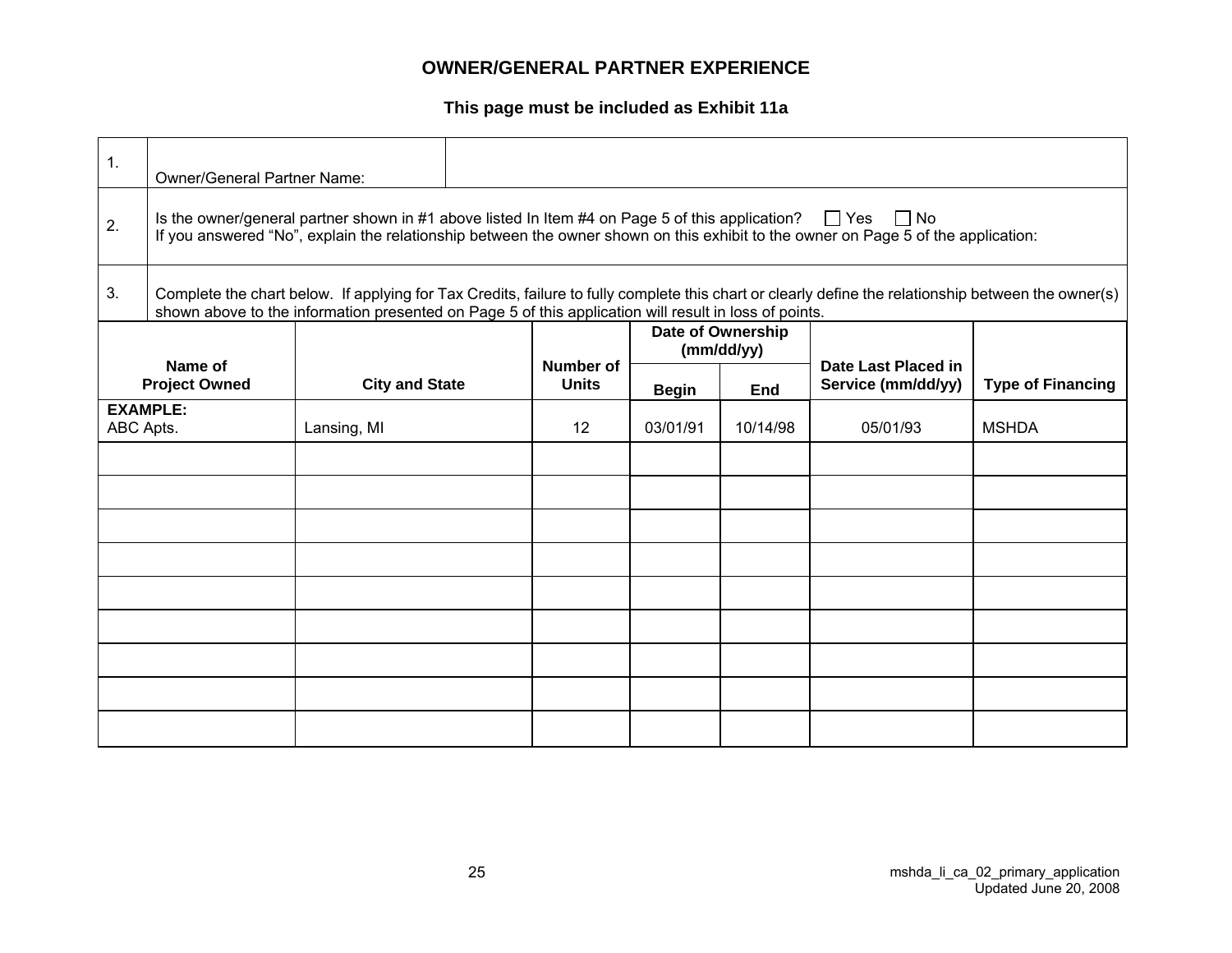## **MANAGEMENT EXPERIENCE**

**This page must be included as Exhibit 11b**

| 1.                                                                                                                                                                                                                                                                       | <b>Management Entity:</b>                                                                                                                                                                                                                        |                       |  |                                  |              |                                             |                                 |                              |  |
|--------------------------------------------------------------------------------------------------------------------------------------------------------------------------------------------------------------------------------------------------------------------------|--------------------------------------------------------------------------------------------------------------------------------------------------------------------------------------------------------------------------------------------------|-----------------------|--|----------------------------------|--------------|---------------------------------------------|---------------------------------|------------------------------|--|
| Is the management entity identified above the same as shown on Page 7 of this application? $\Box$ Yes $\Box$ No<br>2.<br>If you answered "No", explain the relationship between the management entity shown on this exhibit to the management entity in the application: |                                                                                                                                                                                                                                                  |                       |  |                                  |              |                                             |                                 |                              |  |
| 3.                                                                                                                                                                                                                                                                       | Complete the chart below. If applying for Tax Credits, failure to fully complete this chart or clearly define the relationship between the<br>management entity identified here and on Page 7 of this application will result in loss of points. |                       |  |                                  |              |                                             |                                 |                              |  |
|                                                                                                                                                                                                                                                                          |                                                                                                                                                                                                                                                  |                       |  |                                  |              | Date* of<br><b>Management</b><br>(mm/dd/yy) |                                 | <b>Identify the</b>          |  |
|                                                                                                                                                                                                                                                                          | Name of<br><b>Project Managed</b>                                                                                                                                                                                                                | <b>City and State</b> |  | <b>Number of</b><br><b>Units</b> | <b>Begin</b> | End                                         | Type of<br><b>Financing</b>     | Projects that are<br>LIHTC** |  |
|                                                                                                                                                                                                                                                                          | <b>EXAMPLE:</b><br><b>XYZ Project</b>                                                                                                                                                                                                            | Ann Arbor, MI         |  | 33                               | 04/05/92     | 05/03/99                                    | Conventional with<br>tax credit | <b>LIHTC</b>                 |  |
|                                                                                                                                                                                                                                                                          |                                                                                                                                                                                                                                                  |                       |  |                                  |              |                                             |                                 |                              |  |
|                                                                                                                                                                                                                                                                          |                                                                                                                                                                                                                                                  |                       |  |                                  |              |                                             |                                 |                              |  |
|                                                                                                                                                                                                                                                                          |                                                                                                                                                                                                                                                  |                       |  |                                  |              |                                             |                                 |                              |  |
|                                                                                                                                                                                                                                                                          |                                                                                                                                                                                                                                                  |                       |  |                                  |              |                                             |                                 |                              |  |
|                                                                                                                                                                                                                                                                          |                                                                                                                                                                                                                                                  |                       |  |                                  |              |                                             |                                 |                              |  |
|                                                                                                                                                                                                                                                                          |                                                                                                                                                                                                                                                  |                       |  |                                  |              |                                             |                                 |                              |  |
|                                                                                                                                                                                                                                                                          |                                                                                                                                                                                                                                                  |                       |  |                                  |              |                                             |                                 |                              |  |
|                                                                                                                                                                                                                                                                          |                                                                                                                                                                                                                                                  |                       |  |                                  |              |                                             |                                 |                              |  |
|                                                                                                                                                                                                                                                                          |                                                                                                                                                                                                                                                  |                       |  |                                  |              |                                             |                                 |                              |  |

\* Must be the date rent-up began, not date of the start of construction.

\*\* Tax Credit points will only be given to management of LIHTC projects.